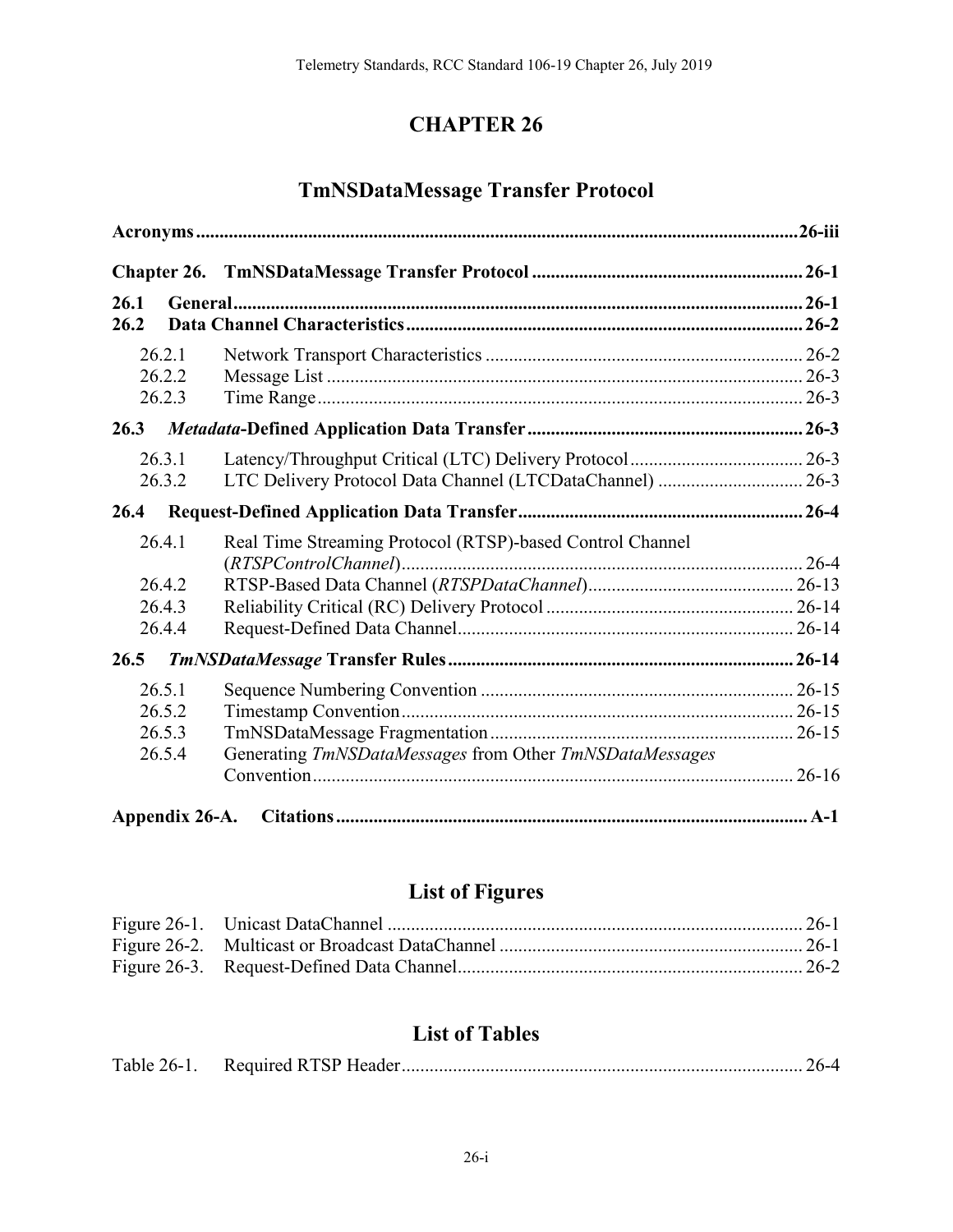This page intentionally left blank.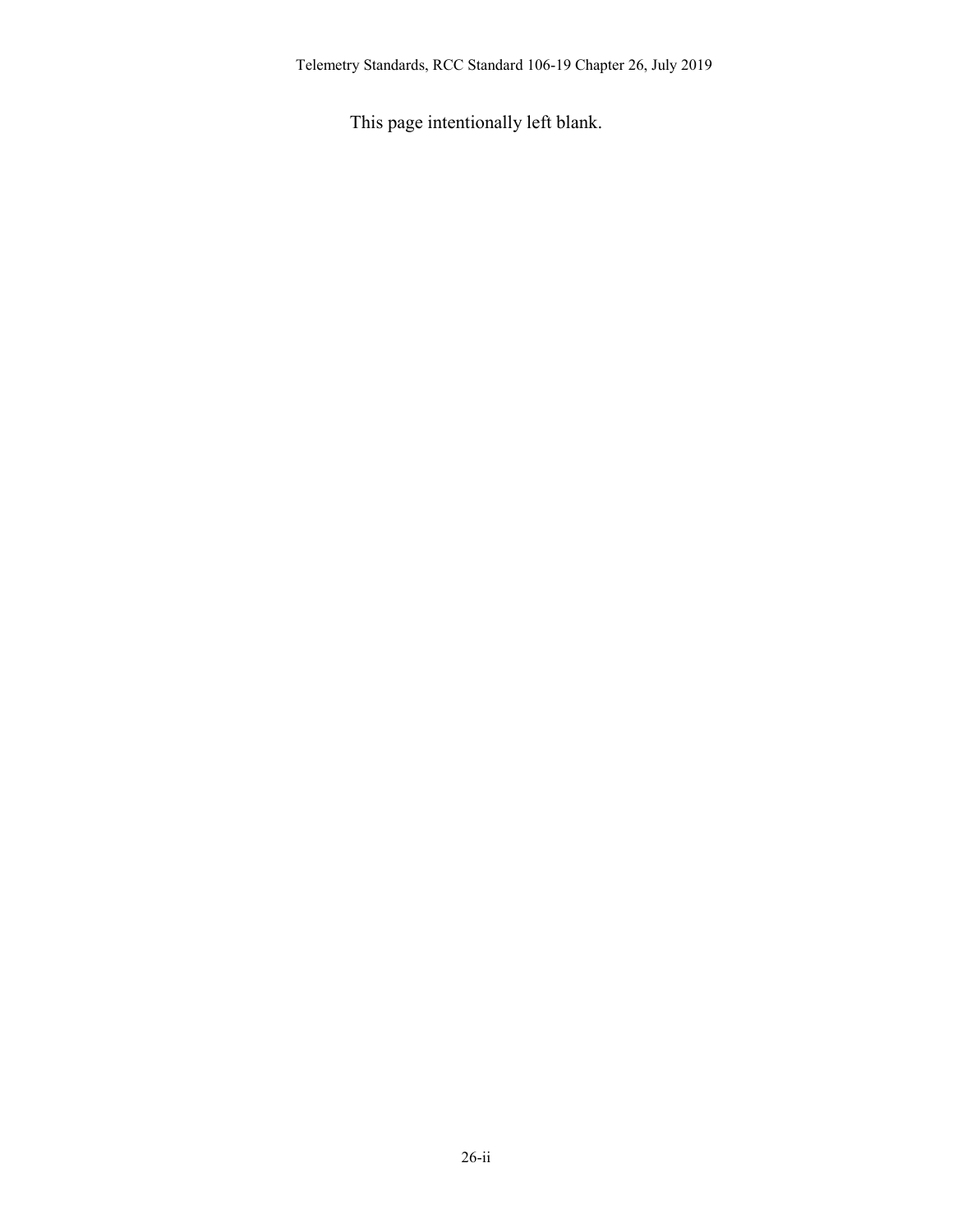# <span id="page-2-0"></span>**Acronyms**

| <b>DSCP</b>  | Differentiated Services Code Point                 |
|--------------|----------------------------------------------------|
| IP           | <b>Internet Protocol</b>                           |
| <b>LTC</b>   | Latency/Throughput Critical                        |
| <b>MDL</b>   | Metadata Description Language                      |
| <b>PTP</b>   | Precision Time Protocol                            |
| <b>RFC</b>   | <b>Request for Comment</b>                         |
| <b>RTSP</b>  | Real Time Streaming Protocol                       |
| <b>SMPTE</b> | Society of Motion Picture and Television Engineers |
| <b>TCP</b>   | <b>Transmission Control Protocol</b>               |
| <b>TmNS</b>  | <b>Telemetry Network Standard</b>                  |
| <b>UDP</b>   | <b>User Datagram Protocol</b>                      |
| <b>URI</b>   | uniform resource indicator                         |
|              |                                                    |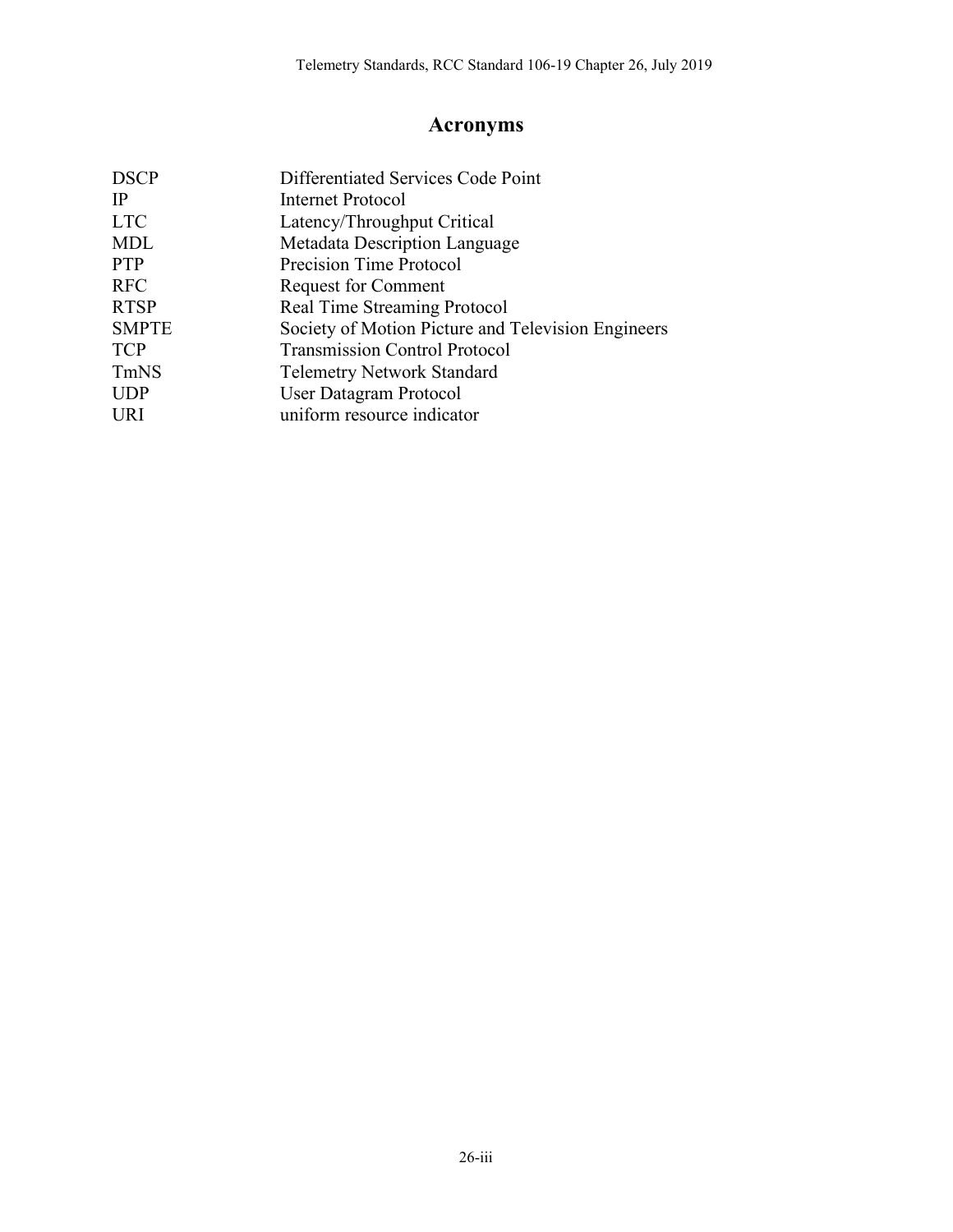This page intentionally left blank.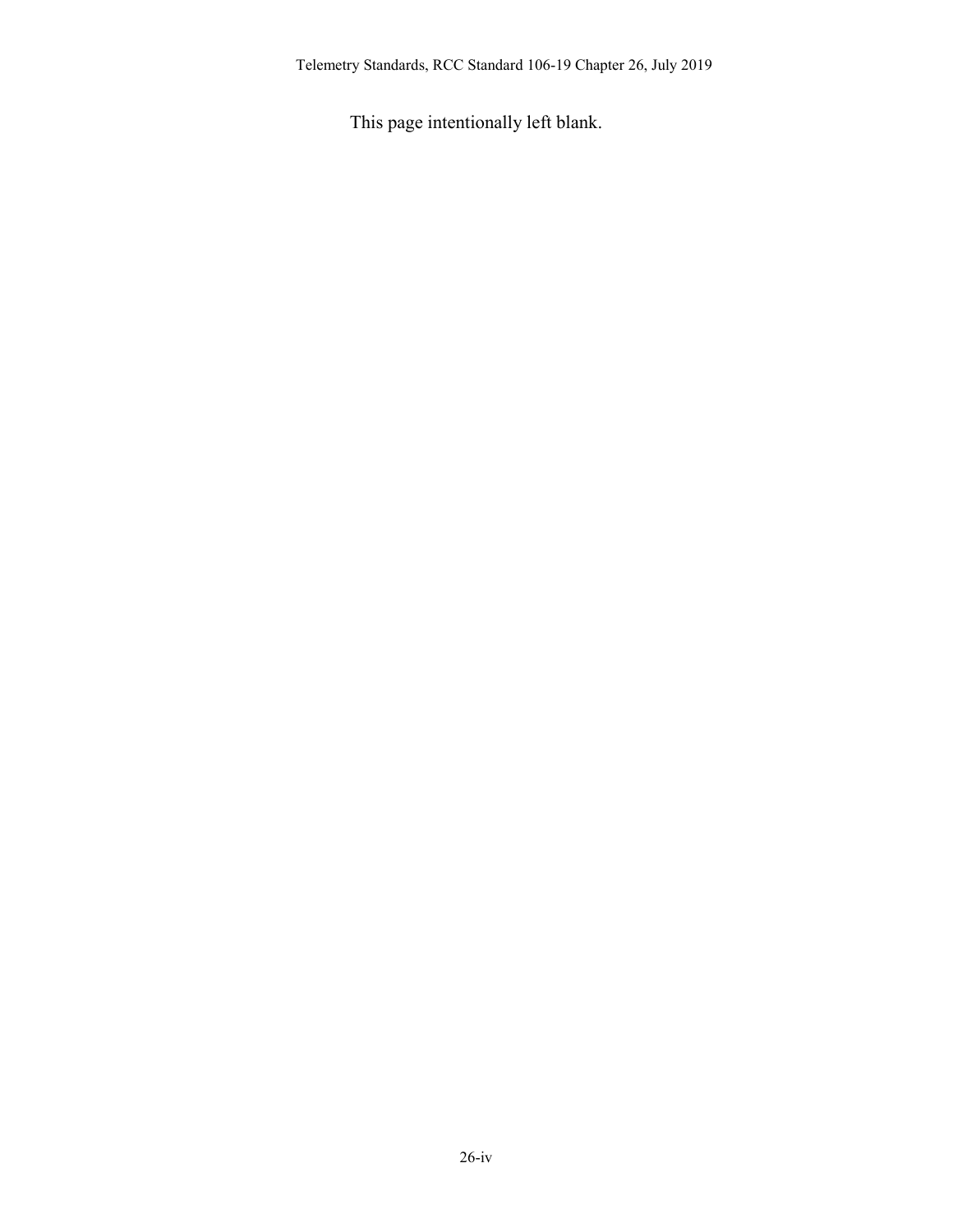# <span id="page-4-0"></span>**CHAPTER 26**

# **TmNSDataMessage Transfer Protocol**

### <span id="page-4-1"></span>**26.1 General**

This chapter defines how Telemetry Network Standard (TmNS)-specific data (*TmNSDataMessages*) are transferred between applications. A *DataSource* shall transmit *TmNSDataMessages* and a *DataSink* shall receive *TmNSDataMessages*. A *DataChannel* identifies a logical network connection used to transfer *TmNSDataMessages* between a *DataSource* and *DataSink*.

A unicast *DataChannel* is a logical network connection between a single *DataSource* and a single *DataSink*, as shown in [Figure 26-1.](#page-4-2)



Figure 26-1. Unicast DataChannel

<span id="page-4-2"></span>A multicast or broadcast *DataChannel* is a logical network connection between a single *DataSource* and one or more *DataSinks*, as shown in [Figure 26-2.](#page-4-3)



Figure 26-2. Multicast or Broadcast DataChannel

<span id="page-4-3"></span>This document describes how *DataChannels* are allocated and managed via application data transfer resources. [Chapter 25](http://www.wsmr.army.mil/RCCsite/Documents/106-19_Telemetry_Standards/Chapter25.pdf) defines the associated management resources. [Chapter 21](http://www.wsmr.army.mil/RCCsite/Documents/106-19_Telemetry_Standards/Chapter21.pdf) Appendix 21-B describes the bit numbering, bit ordering, and byte ordering conventions used in this chapter.

A *DataChannel* may be established by submitting a *ResourceRequest* to specific application data transfer resources or via metadata (i.e., described in a Metadata Description Language [MDL] instance document).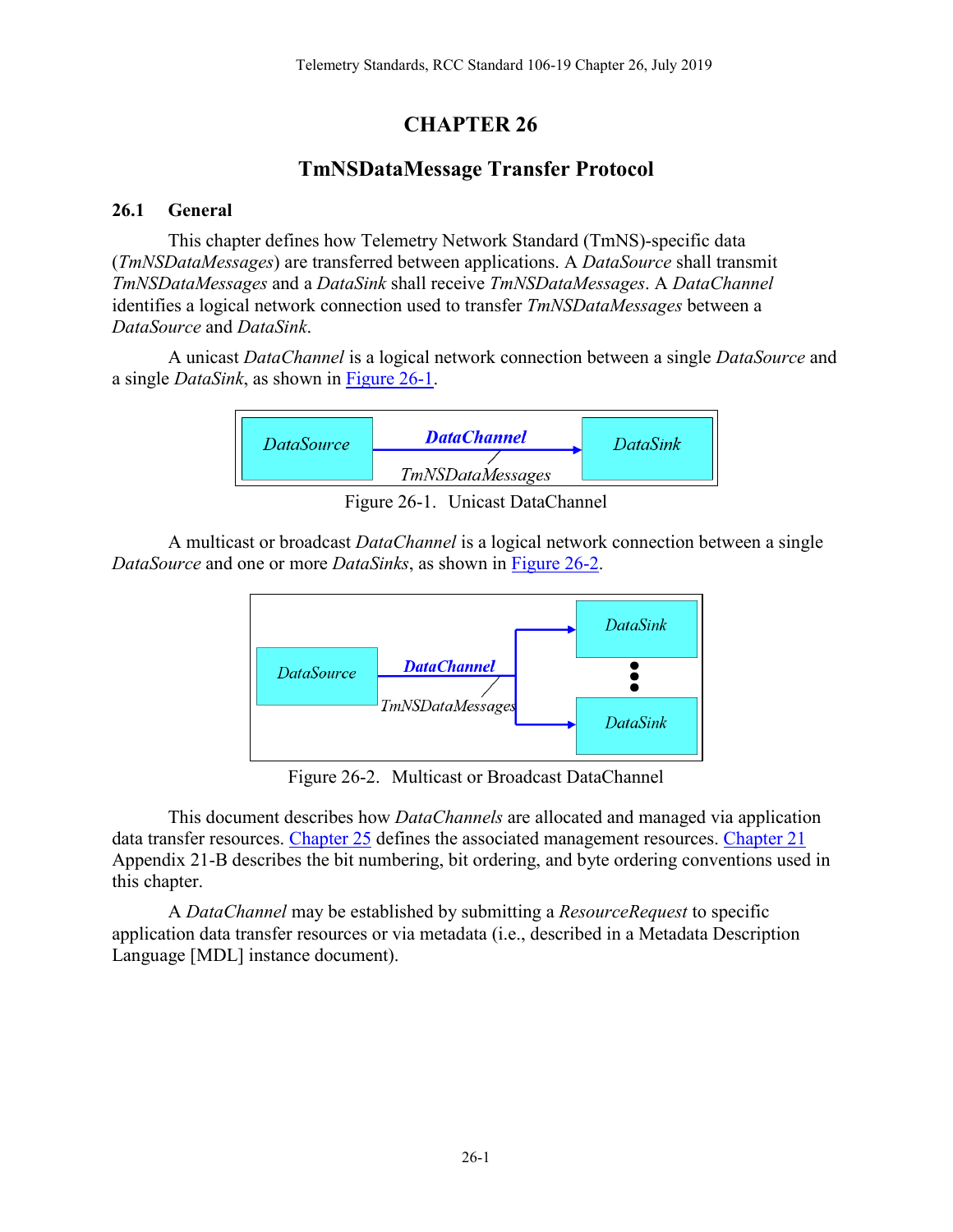

Figure 26-3. Request-Defined Data Channel

# <span id="page-5-2"></span><span id="page-5-0"></span>**26.2 Data Channel Characteristics**

The following information describes a *DataChannel*:

- Network Transport Characteristics
- Message List
- Time Range

## <span id="page-5-1"></span>26.2.1 Network Transport Characteristics

*TmNSDataMessages* shall be transported using either the User Data Protocol (UDP) or the Transmission Control Protocol (TCP). A *DataChannel* shall support a single Differentiated Services Code Point (DSCP) assignment as specified in the Quality of Service section of Chapter [22.](http://www.wsmr.army.mil/RCCsite/Documents/106-19_Telemetry_Standards/Chapter22.pdf)

For a metadata-defined *DataChannel*, the network transport characteristics are specified in an MDL instance document. See Section [26.3](#page-6-2) for more information.

For a request-defined *DataChannel*, the network transport characteristics are included in the *ResourceRequest*. See Section [26.4](#page-7-0) for more information.

### <span id="page-5-3"></span>26.2.1.1 UDP DataChannel

All UDP-capable DataSources:

- shall support sending *TmNSDataMessages* via UDP/Internet Protocol (IP) multicast, as specified in [Chapter 22;](http://www.wsmr.army.mil/RCCsite/Documents/106-19_Telemetry_Standards/Chapter22.pdf)
- should support sending *TmNSDataMessages* via UDP/IP unicast or broadcast, as specified in [Chapter 22;](http://www.wsmr.army.mil/RCCsite/Documents/106-19_Telemetry_Standards/Chapter22.pdf)
- shall send one complete *TmNSDataMessage* or *TmNSDataMessage* fragment per UDP datagram.



It is anticipated that a future version of this chapter may allow for multiple *TmNSDataMessages* to be delivered in a single UDP datagram.

All UDP-capable *DataSinks*:

• shall support receiving *TmNSDataMessages* via UDP/IP multicast, as specified in [Chapter 22;](http://www.wsmr.army.mil/RCCsite/Documents/106-19_Telemetry_Standards/Chapter22.pdf)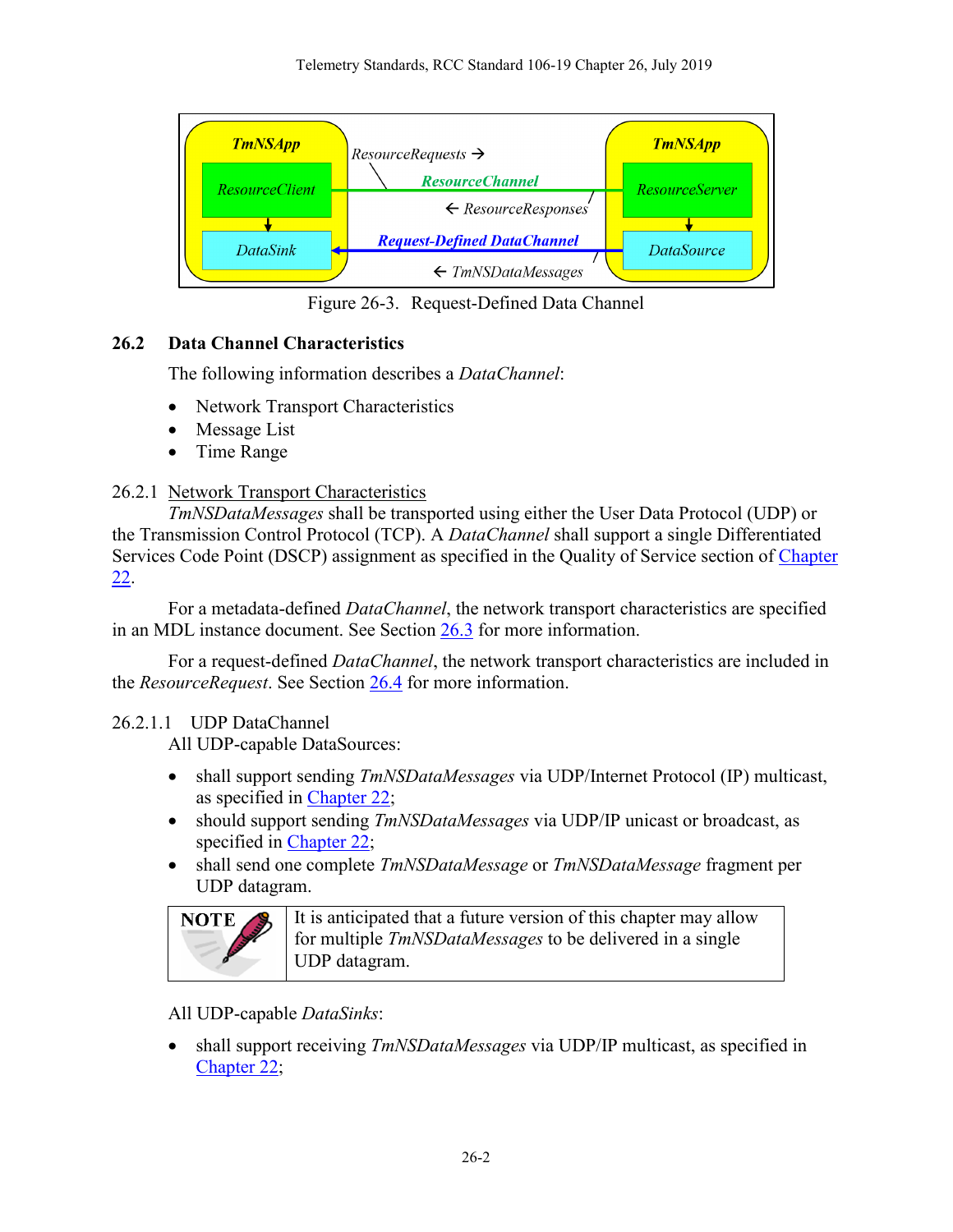• should support receiving *TmNSDataMessages* via UDP/IP unicast or broadcast, as specified in [Chapter 22.](http://www.wsmr.army.mil/RCCsite/Documents/106-19_Telemetry_Standards/Chapter22.pdf)

## 26.2.1.2 TCP DataChannel

All TCP-capable *DataSources* shall support sending *TmNSDataMessages* via TCP/IP, as specified in [Chapter 22.](http://www.wsmr.army.mil/RCCsite/Documents/106-19_Telemetry_Standards/Chapter22.pdf)

All TCP-capable *DataSinks* shall support receiving *TmNSDataMessages* via TCP/IP, as specified in [Chapter 22.](http://www.wsmr.army.mil/RCCsite/Documents/106-19_Telemetry_Standards/Chapter22.pdf)

## <span id="page-6-0"></span>26.2.2 Message List

A *TmNSDataMessage* List nominally contains a list of *MessageDefinitionIDs* and identifies which *TmNSDataMessages* shall be transported across the *DataChannel*.

For a request-defined *DataChannel*, the *TmNSDataMessage* list is included in the *ResourceRequest*.

For a metadata-defined *DataChannel*, the *TmNSDataMessage* list is defined in an MDL instance document. See Section [26.3](#page-6-2) for more information.

## <span id="page-6-1"></span>26.2.3 Time Range

A time range is comprised of a start time and end time where each time specifies one of the following:

- Past time: associated with retrieving data with timestamps before the current time;
- Present time: associated with current acquisition (e.g., live) data;
- Future time: associated with future acquisition data.

For a request-defined *DataChannel*, the time range shall be included in the *ResourceRequest*. Time ranges with various combinations of past, present, and future time are supported provided the end time is greater than the start time.

# <span id="page-6-2"></span>**26.3** *Metadata***-Defined Application Data Transfer**

Metadata-defined Application Data Transfer refers to the *TmNS*-specific application-level method of delivering *TmNSDataMessages* using an MDL instance document to specify *DataChannel* characteristics.

Metadata-defined *DataChannels* are opened at *TmNSApp* startup/reconfiguration and remain open indefinitely.

# <span id="page-6-3"></span>26.3.1 Latency/Throughput Critical (LTC) Delivery Protocol

The LTC Delivery Protocol is the *TmNS*-specific application-level method of delivering *TmNSDataMessages* via UDP.

### <span id="page-6-4"></span>26.3.2 LTC Delivery Protocol Data Channel (LTCDataChannel)

*LTCDataSources* and *LTCDataSinks* shall support UDP Data Channels as defined in Subsection [26.2.1.1](#page-5-3)

*LTCDataSources* shall transport *TmNSDataMessages* using the UDP destination address and port determined by the following descending order of precedence.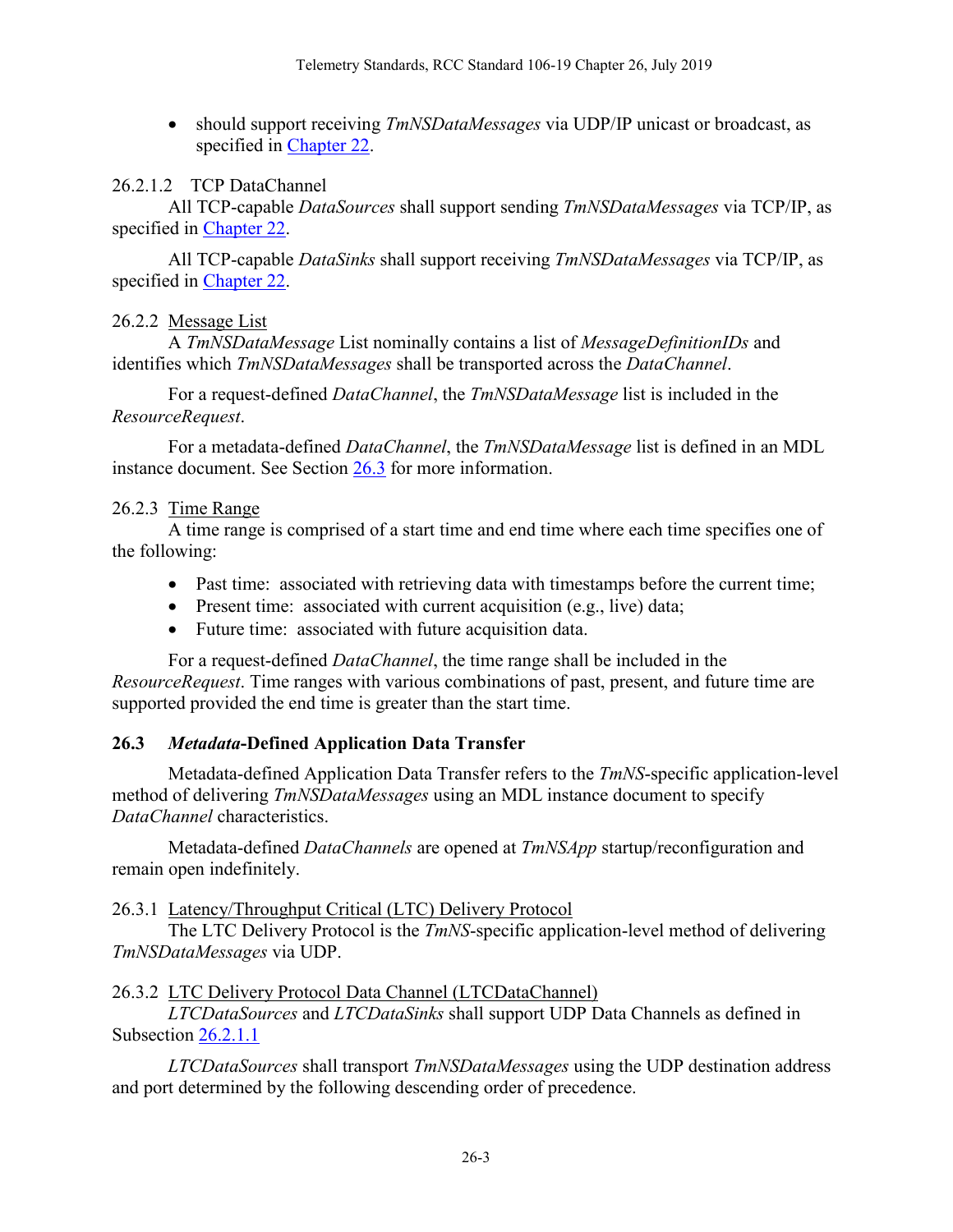- 1. The address and port associated with the *MDID* of the delivered *TmNSDataMessage* in the MDL instance document*.* If only the address is available, the default port is port 55555.
- 2. The broadcast IP address and port 55555.

*LTCDataSources* and *LTCDataSinks* shall comply with the standard *TmNSDataMessage*  structure and mechanisms as specified in [Chapter 24.](http://www.wsmr.army.mil/RCCsite/Documents/106-19_Telemetry_Standards/Chapter24.pdf)

## <span id="page-7-0"></span>**26.4 Request-Defined Application Data Transfer**

Request-defined Application Data Transfer refers to the *TmNS*-specific application-level method of delivering *TmNSDataMessages* via a *ResourceClient's* data request (*DataRequest*).

<span id="page-7-1"></span>26.4.1 Real Time Streaming Protocol (RTSP)-based Control Channel (*RTSPControlChannel*) DataSources and DataSinks (referred to as RTSPDataSources and RTSPDataSinks

respectively) using the RTSPControlChannel shall exchange control commands and parameters using RTSP, as specified in Request for Comment (RFC) 2326.<sup>[1](#page-7-3)</sup>

RTSPDataSources and RTSPDataSinks shall transport RTSP commands in the RTSPControlChannel using TCP.

The *RTSPDataSink* shall act as the RTSP client and the *RTSPDataSource* shall act as the RTSP server.

The RTSP server shall listen for a TCP connection on the TCP port specified in the **ListeningPort** element under the **TmNSRCDataSource** element in the MDL instance document. If no port is specified, then port 55554 shall be used.

The RTSP client shall establish an *RTSPControlChannel* using the TCP port specified in the **ListeningPort** element under the selected **TmNSRCDataSource** element in the MDL instance document. If no port is specified, then port 55554 shall be used.

The *RTSPControlChannel* shall use the same DSCP in both directions based on the DSCP selected at origination of the *RTSPControlChannel* by the *RTSPDataSink*.

When an *RTSPDataSource* cannot perform in the manner specified in this standard, the *RTSPDataSource* shall issue the appropriate error Status-Code specified in RFC 2326.

An *RTSPDataSource* shall return all *TmNSDataMessages* that match a particular *TmNS\_Request\_Defined\_URI* request and shall include an End of Data Indication (see Subsection [26.4.2.2\)](#page-16-1).

The *RTSPControlChannel* shall support the following RTSP commands: "OPTIONS" "SETUP," "TEARDOWN," "PLAY," and "PAUSE" methods. [Table 26-1](#page-7-2) identifies the required RTSP headers for the mandatory RTSP methods.

<span id="page-7-2"></span>

| Table 26-1. Required RTSP Header |         |                |                                      |
|----------------------------------|---------|----------------|--------------------------------------|
| <b>Header</b>                    | Type    | <b>Methods</b> | Comment                              |
| Bandwidth                        | Request | <b>PLAY</b>    | See Subsection 26.4.1.3 for details. |

<span id="page-7-3"></span><sup>1</sup> Internet Engineering Task Force. "Real Time Streaming Protocol (RTSP)." RFC 2326. Obsoleted by RFC 7826. April 1998. Retrieved 3 July 2019. Available a[t https://datatracker.ietf.org/doc/rfc2326/.](https://datatracker.ietf.org/doc/rfc2326/)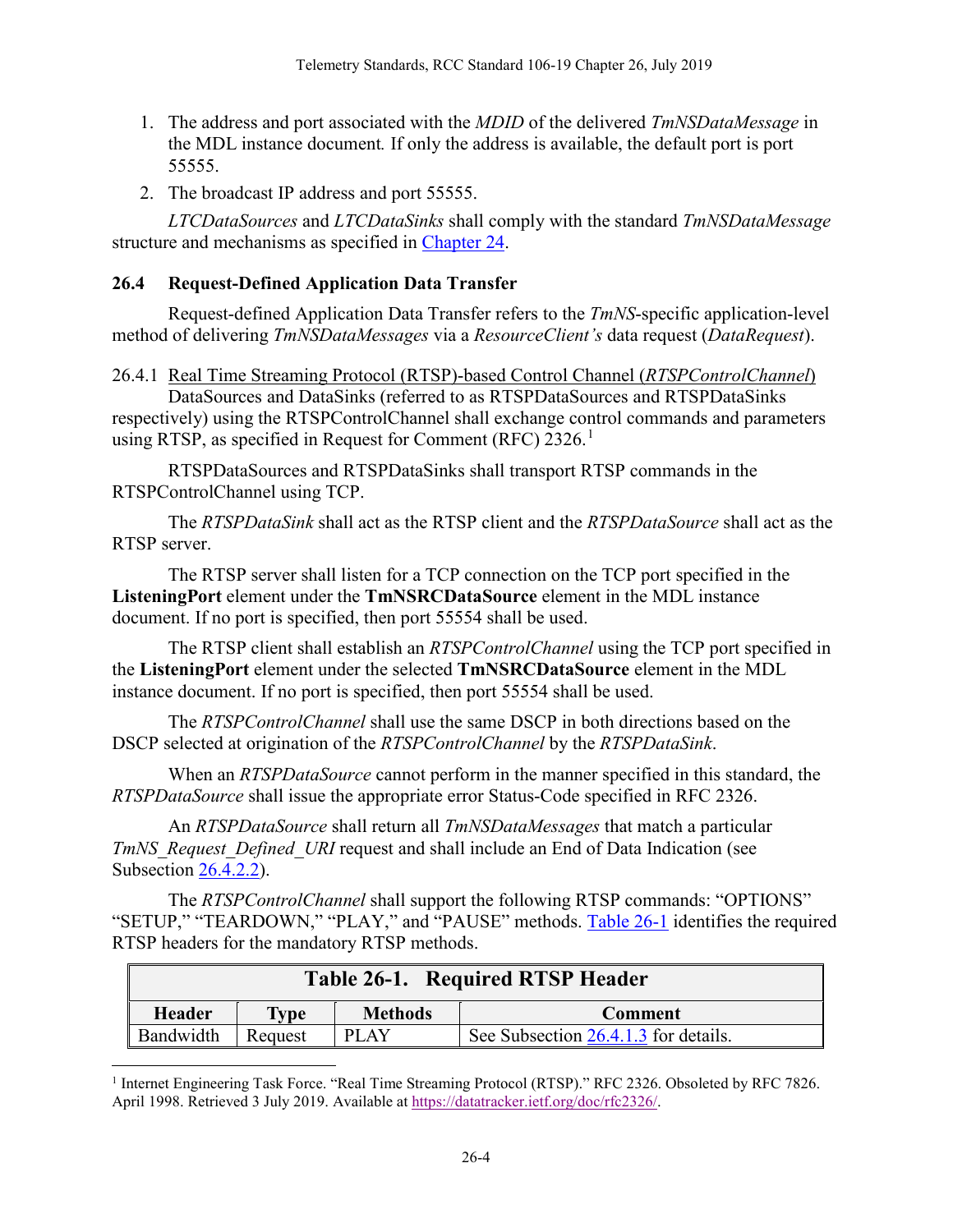| Connection | Request  | <b>ALL</b>      | Only applicable connection token is "close". |
|------------|----------|-----------------|----------------------------------------------|
|            | Response |                 |                                              |
| CSeq       | Request  | <b>ALL</b>      |                                              |
|            | Response |                 |                                              |
| Public     | Response | <b>OPTIONS</b>  | Only used in response to an OPTION request.  |
| Range      | Request  | <b>PLAY</b>     | See Subsection 26.4.1.2 for details.         |
|            | Response |                 |                                              |
| Session    | Request  | PLAY,           |                                              |
|            | Response | PAUSE,          |                                              |
|            |          | <b>TEARDOWN</b> |                                              |
| Speed      | Request  | <b>PLAY</b>     | See Subsection 26.4.1.3 for details.         |
| Transport  | Request  | <b>SETUP</b>    | See Subsection 26.4.1.1 for details.         |
|            | Response |                 |                                              |

All RTSP clients and servers may support additional RTSP commands and associated header fields as specified in Request for Comment (RFC) 2326.

## <span id="page-8-0"></span>26.4.1.1 Transport Header

The RTSP transport header shall be supported by *RTSPDataSources* and *RTSPDataSinks* using the *RTSPControlChannel*. The transport header indicates which transport protocol is to be used and configures its parameters, such as destination address, multicast time-to-live, and destination port. A transport request header field may contain a list of transport options acceptable to the client. Transport options are comma-separated, listed in order of preference. Parameters may be added to each transport option, separated by a semicolon. All *RTSPDataSources* and *RTSPDataSinks* shall support the following transport header parameters.

| Transport          |     | "Transport" ":"                              |
|--------------------|-----|----------------------------------------------|
|                    |     | $1$ \#transport-spec                         |
| transport-spec     | $=$ | transport-protocol/profile[/lower-transport] |
|                    |     | *parameter                                   |
| transport-protocol | $=$ | "TMNS"                                       |
| profile            | $=$ | "TMNSP"                                      |
| lower-transport    | $=$ | "TCP"   "UDP"                                |
| parameter          | $=$ | ( "unicast"   "multicast" )                  |
|                    |     | ";" "destination" [ "=" address ]            |
|                    |     | $"$ ;" "ttl" "=" ttl                         |
|                    |     | ";" "client port" "=" port [ "-" port ]      |
| ttl                | $=$ | $1*3$ (DIGIT)                                |
| port               | $=$ | $1*5(DIGIT)$                                 |
| address            | $=$ | host                                         |
|                    |     |                                              |

| NOTE $\mathcal{S}$ | This standard deviates from RFC 2326 (which states that a lower-         |
|--------------------|--------------------------------------------------------------------------|
| <b>Sold</b>        | transport protocol of "TCP" results in interleaving user-request data    |
|                    | onto the <i>RTSPControlChannel</i> ) by interpreting the lower-transport |
|                    | protocol of "TCP" as requiring a separate TCP data channel (not an       |
|                    | interleaved control+data channel). See Subsection 26.4.2.                |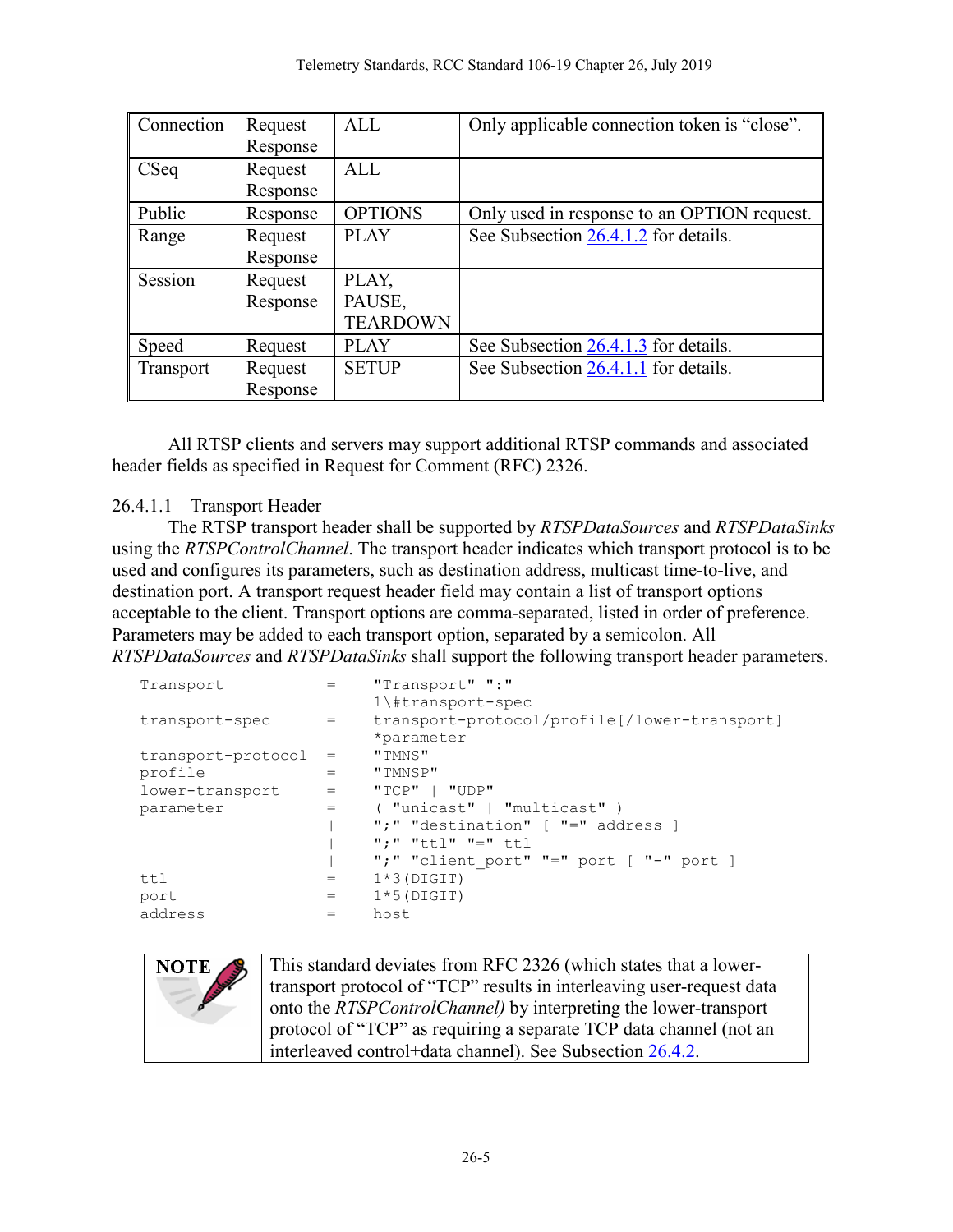## <span id="page-9-0"></span>26.4.1.2 Range Header

The following Precision Time Protocol (PTP) Time Range format shall be supported in the Range Header by *RTSPDataSources* and *RTSPDataSinks* using the *RTSPControlChannel*.

```
ptp-range = "ptp-clock" "=" ptp-startTime "-" [ ptp-endTime ] 
ptp-startTime = "start" | "now" | TmNStimestamp*
ptp-endTime = "end" | "now" | TmNStimestamp*
```
\*TmNStimestamp format is defined in [Chapter 22](http://www.wsmr.army.mil/RCCsite/Documents/106-19_Telemetry_Standards/Chapter22.pdf) Subsection 22.5.1.3.6.

The following rules shall be supported for the PTP time range.

- If a ptp-endTime is specified, then the ptp-endTime shall be greater than the ptp-startTime.
- A "start" constant shall be interpreted as the earliest **MessageTimestamp** of all available *TmNSDataMessages*. A "now" or "end" constant shall be interpreted as inclusive of the latest **MessageTimestamp** of all available *TmNSDataMessages* at the receipt of the

request.

- Not specifying a ptp-endTime or specifying a ptp-endTime that exceeds the latest **MessageTimestamp** of all available *TmNSDataMessages* results in the *RTSPDataSource* transmitting data from the ptp-startTime to the last available requested *TmNSDataMessage* and then continually transmitting received requested *TmNSDataMessages* until one of the following conditions occurs:
	- o The ptp-endTime is specified and the **MessageTimestamp** of a received requested *TmNSDataMessage* is equal to or exceeds the specified ptpendTime;
	- o A TEARDOWN is executed;
	- o The TCP-based *RCDataChannel* is closed;

For all of the above conditions except the RCDataChannel closure, the RTSPDataSource shall transmit an End of Data Indication (see Subsection [26.4.2.2\)](#page-16-1) prior to closing the RCDataChannel.

- Requests with no ptp-endTime shall remain active until a TEARDOWN is executed.
- If no *TmNSDataMessages* are available, the *DataSource* shall return a status code of 412 ("Precondition Failed") except in the case where the ptp-startTime is set to "start" or "end" and the ptp-endTime is not set.
- If a time range specification does not satisfy the aforementioned rules, the *RTSPDataSource* shall return a status code of 457 ("Invalid Range").

To support *TmNSDataMessage's* native Message Timestamp format, *RTSPDataSources*  and *RTSPDataSinks* implementing the *RTSPControlChannel* shall support the following modifications to RFC 2326, Section 12.29 ("Range"):

1. The PTP Time Range format shall be supported;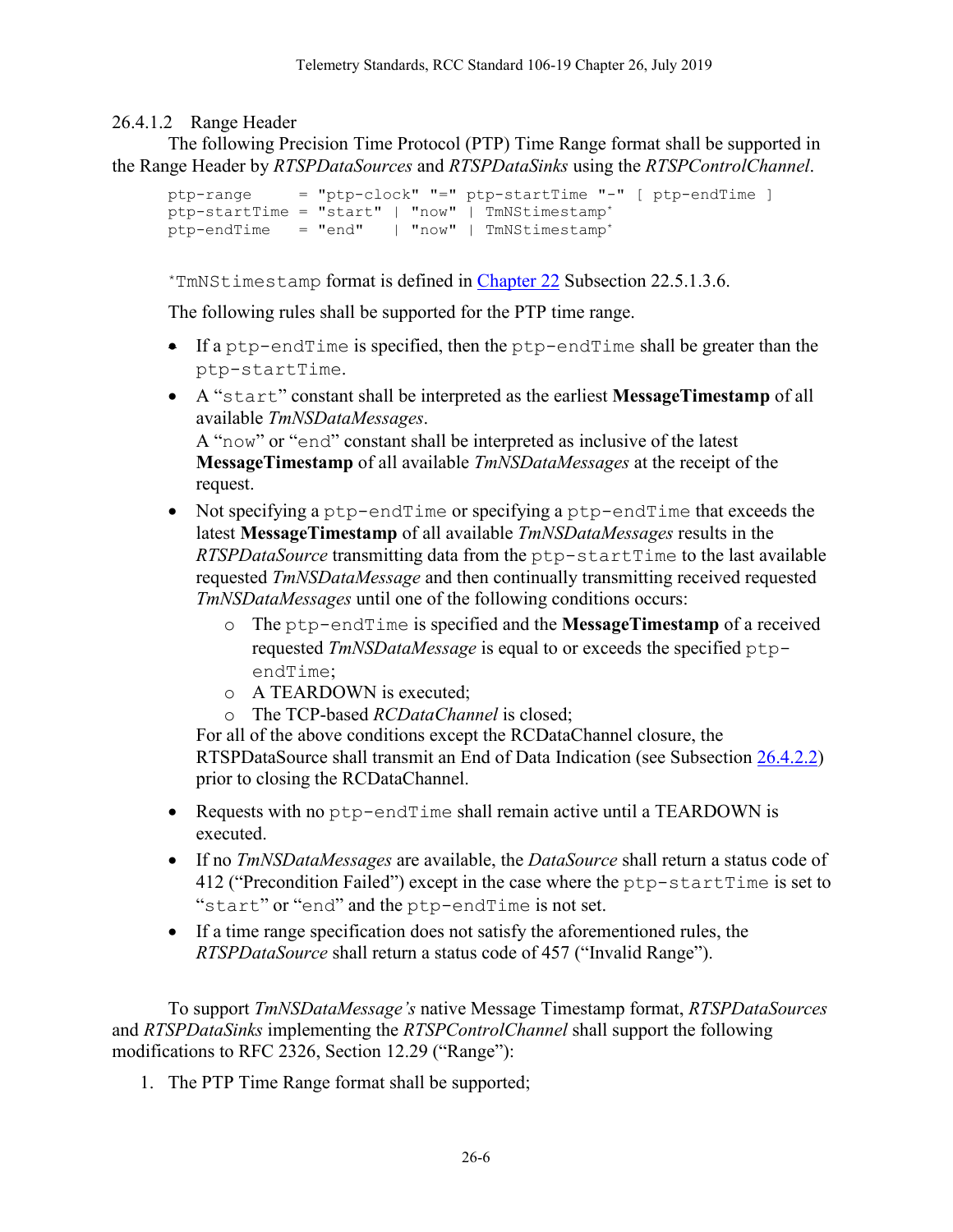- 2. The Network Time Protocol and Universal Coordinated Time time range formats may be supported;
- 3. The "time=" option may be supported with the addition of the PTP time range format.

```
Range = "Range" " : " 1\#ranges-specific r [ ";" "time" "=" utc-time | TmNStimestamp1 ] 
ranges-specifier = npt-range | utc-range | smpte-range | ptp-range1
```
**<sup>1</sup>** Bold items are new; the remaining items are defined in RFC 2326.

If the RTSP Range header is not specified, then data shall be supplied as though a "start" constant was given for the ptp-startTime, an "end" constant was given for the ptp-endTime, and no value for the "time" option was given.

The RTSP Range header represents only a request for a time range, and standard errors should be returned when requests cannot be serviced or in-progress connections fail.



The inclusiveness and exclusiveness of range intervals is specified in Section 12.29 of RFC 2326.

*RTSPDataSources* and *RTSPDataSinks* shall interpret ptp-startTime and ptpendTime values as measurement time, not as message time.



The first *TmNSDataMessage* returned for a specified ptp-startTime shall be the requested *TmNSDataMessage* with the latest **MessageTimestamp** that is less than or equal to the ptp-startTime.

If the ptp-startTime precedes the earliest available requested *TmNSDataMessage's* **MessageTimestamp**, the earliest requested *TmNSDataMessage* shall be the first *TmNSDataMessage* returned.

<span id="page-10-0"></span>26.4.1.3 Bandwidth and Speed Headers

**NOTE** 

The RTSP Speed header shall be supported by RTSPDataSources using the RTSPControlChannel.

The RTSP Speed header should be supported by RTSPDataSinks using the RTSPControlChannel.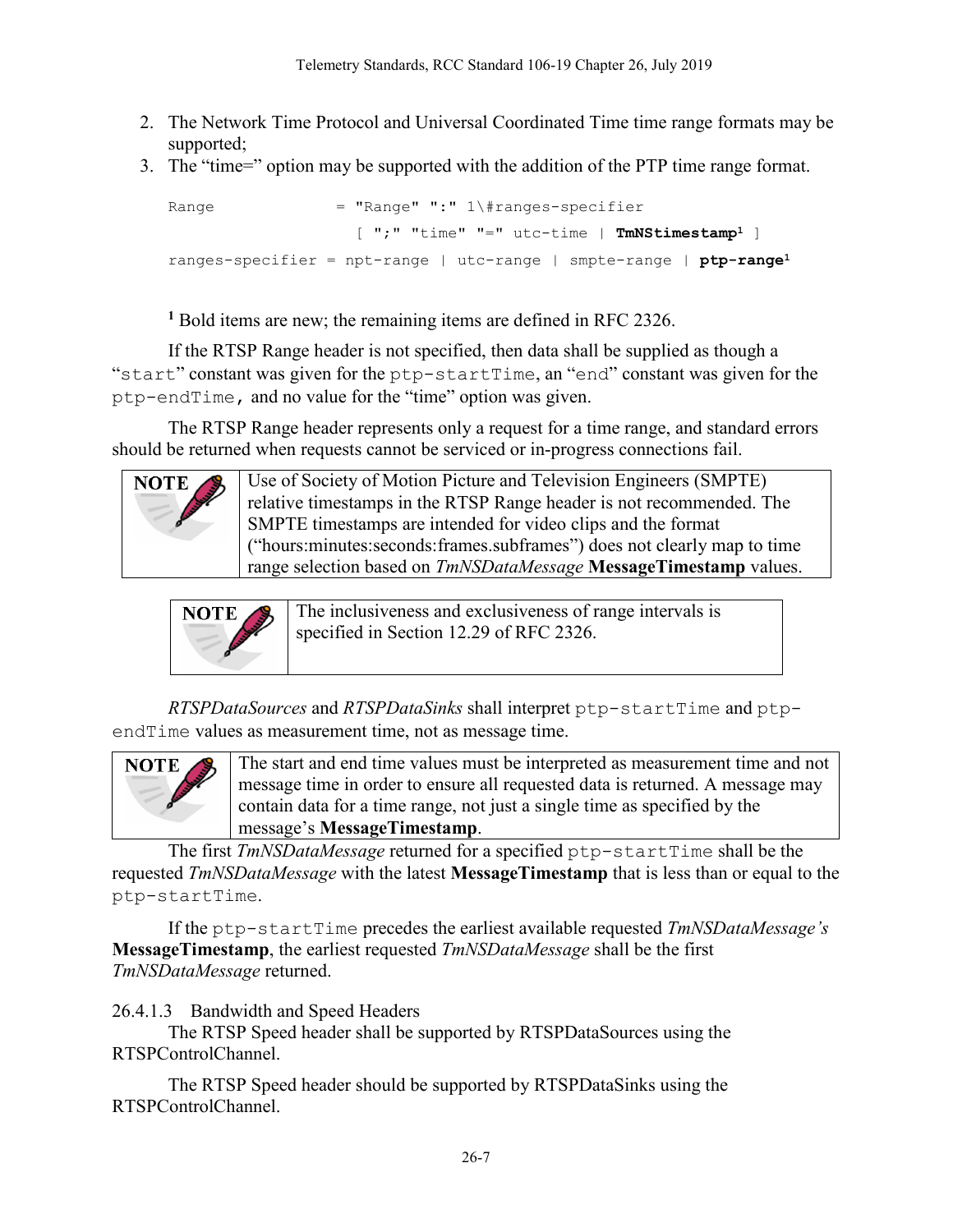For the RTSP Speed header, normal speed (1.0) shall be defined as the rate at which *TmNSDataMessage* MessageTimestamp values progress.



The RTSP Bandwidth header shall be supported by *RTSPDataSources* using the *RTSPControlChannel*.

The RTSP Bandwidth header should be supported by *RTSPDataSinks* using the *RTSPControlChannel*.

If the RTSP Speed and Bandwidth headers are not specified, then data shall be supplied as fast as possible, as regulated by the resources between the *RTSPDataSource* and the *RTSPDataSink*.

*RTSPDataSinks* shall not specify both the RTSP Speed and Bandwidth headers in the same request.

26.4.1.4 Request-Defined Uniform Resource Indicator (URI) Syntax

The RTSP methods used in the *RTSPControlChannel* shall use the *TmNS\_Request\_Defined\_URI* to request specific data from an *RTSPDataSource*. The *TmNS* Request Defined URI shall use the generic syntax for URIs as specified in [Chapter 22](http://www.wsmr.army.mil/RCCsite/Documents/106-19_Telemetry_Standards/Chapter22.pdf) as specialized below.

#### **TmNS\_Request\_Defined\_URI =**

```
 "rtsp://" TmNShost [ ":" TmNShostport ] "/" "TmNS" "/" TmNSversion "/" 
 [ TmNSlist "/" ] [ TmNSdestIP [ ":" TmNSdestport ] "/" ]
 [ "-" TmNSplaybackopt "/" ] [ "-" TmNStimeopt "/" ]
 [ "/" TmNSdeliveryDSCP ]
```

| TmNShost         | = TmNShostname   TmNSIPv4address                                    |
|------------------|---------------------------------------------------------------------|
| TmNShostname     | $=$ *(TmNSdomainlabel ".") TmNStoplabel [ "." ]                     |
| TmNSdomainlabel  | = TmNSalphanum   TmNSalphanum * ( TmNSalphanum   "-" ) TmNSalphanum |
| TmNStoplabel     | $=$ ALPHA   ALPHA $*($ TmNSalphanum   "-" ) TmNSalphanum            |
| TmNSIPv4address  | $=$ 1*DIGIT "." 1*DIGIT "." 1*DIGIT "." 1*DIGIT                     |
| TmNShostport     | $= 1 * DIGIT$                                                       |
| TmNSdeliveryDSCP | $= 1*DTGIT$                                                         |
|                  |                                                                     |
| TmNSversion      | $= "1.0"$                                                           |
|                  |                                                                     |
| TmNSlist         | $=$ (1*TmNSmdidlist)   (1*(TmNSpdidlist ">" TmNSdeliverymdid))      |
|                  | (1*(TmNSmeasidlist ">" TmNSdeliverymdid "<" TmNSdeliverypdid ))     |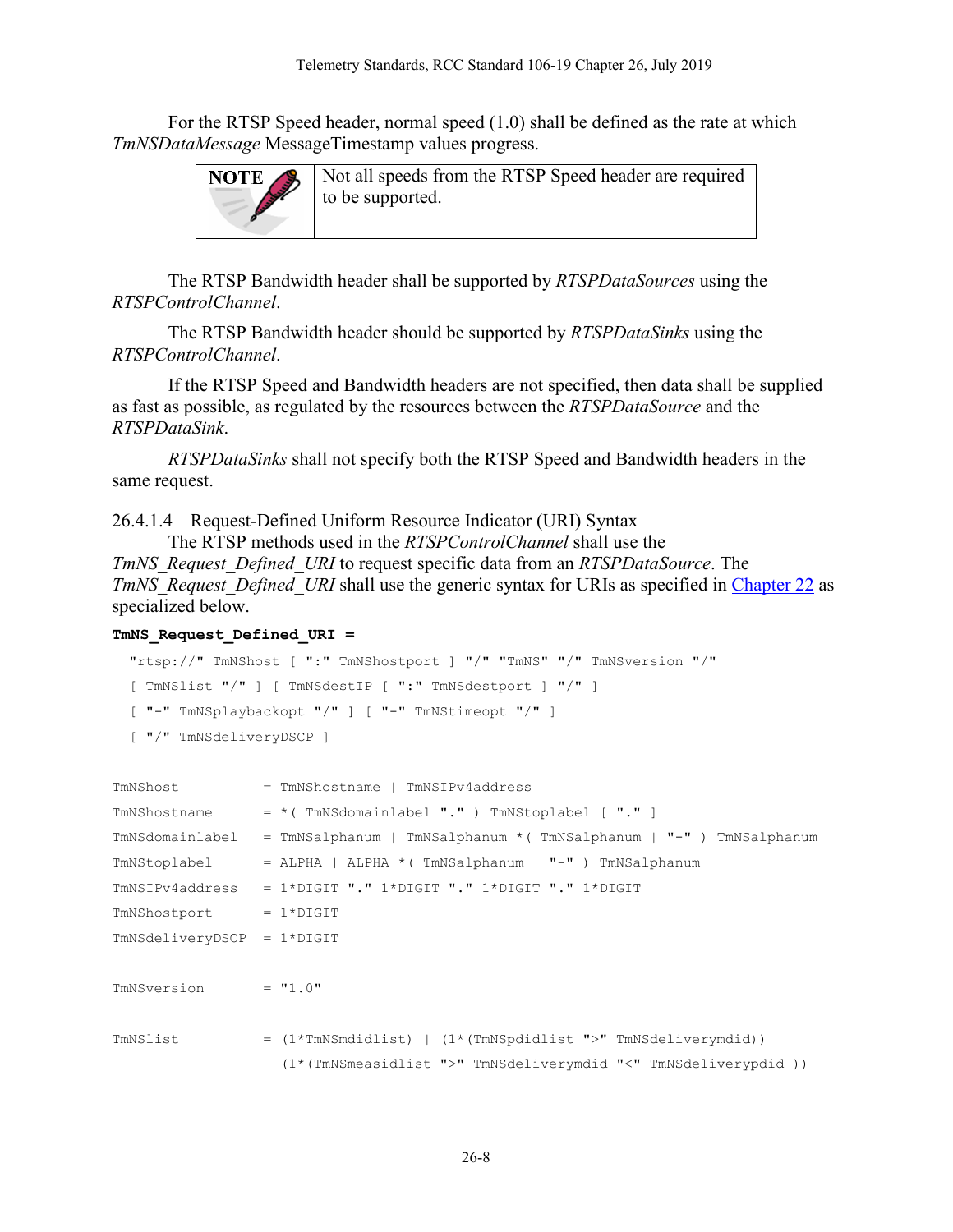```
TmNSmdidlist = 1*( "&" TmNSmdid [ "-" TmNSmdid ] )
TmNSmdid = 1*DIGIT 
TmNSpdidlist = 1*( TmNSmdidlist 1*( "@" TmNSpdid [ "-" TmNSpdid ] ) )
TmNSpdid = 1*DIGIT 
TmNSmeasidlist = 1*( TmNSpdidlist 1*( "#" TmNSmeasid ["-" TmNSmeasid ] ) ) 
TmNSmeasid = 1*DIGIT
TmNSdestIP = 1*DIGIT "." 1*DIGIT "." 1*DIGIT "." 1*DIGIT
TmNSdestport = 1*DIGIT
TmNSdeliverymdid = 1*DIGIT 
TmNSdeliverypdid = 1*DIGIT 
TmNSplaybackopt = "l" | "p" ; "l" = marked as live data in MessageFlags
                             ; "p" = marked as playback data in MessageFlags 
                            ; default is "p" if not provided 
TmNStimeopt = "o" | "c" ; "o" = original timestamps
                             ; "c" = timestamps based on RTSPDataSource current time 
                            ; default is "o" if not provided 
TmNSalphanum = ALPHA | DIGIT
```
All numeric fields of the *TmNS* Request Defined URI shall be interpreted as decimal.

The **TmNShost** and optional **TmNShostport** values shall indicate the IPv4 address and port of the *RTSPDataSource*.

The optional **TmNSdeliveryDSCP** specifies the DSCP marking to which requested *TmNSDataMessages* shall be sent. If the **TmNSdeliveryDSCP** is not specified, the *RTSPDataSource* shall mark all delivered IP packages with the "Best Effort" marking.

A **TmNSlist** that contains a **TmNSmdidlist** shall indicate a *MessageDefinitionID* request type according to Subsection [26.4.1.5.1.](#page-14-0) A request that does not include the **TmNSlist** shall indicate a *MessageDefinitionID* request for all *MessageDefinitionIDs*.

A **TmNSlist** that contains a **TmNSpdidlist** shall indicate a *PackageDefinitionID* request type according to Subsection [26.4.1.5.2.](#page-14-1)

A **TmNSlist** that contains a **TmNSmeasidlist** shall indicate a *MeasurementID* request type according to Subsection [26.4.1.5.3.](#page-14-2)

**TmNSmdid** values separated by a "-" shall indicate a request for an inclusive range of *MDIDs* between the first and last **TmNSmdid** values specified.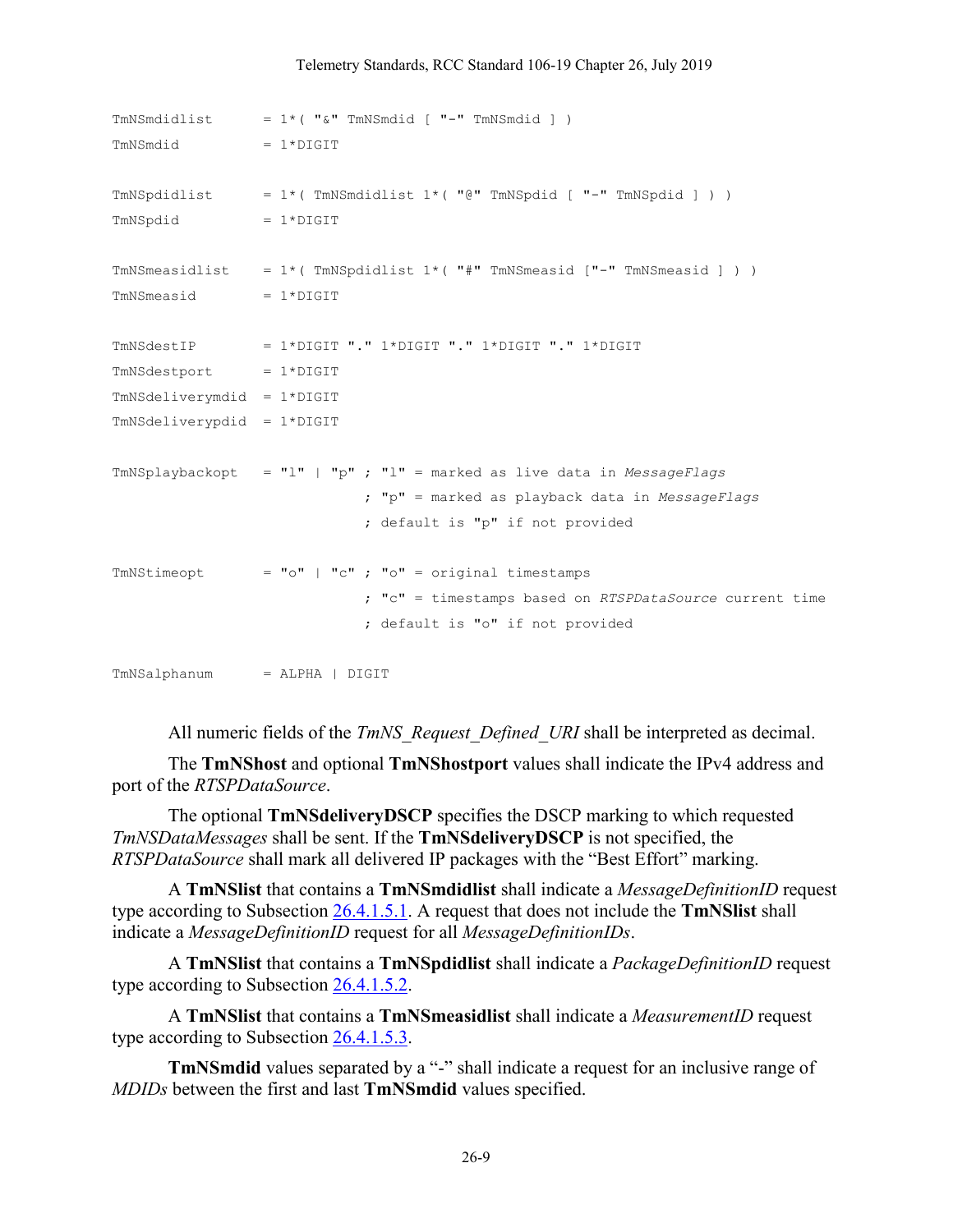**TmNSpdid** values separated by a "-" shall indicate a request for an inclusive range of *PDIDs* between the first and last **TmNSpdid** values specified.

**TmNSmeasid** values separated by a "-" shall indicate a request for an inclusive range of *MeasurementIDs* between the first and last **TmNSmeasid** values specified.

For all request types:

- If present, the TmNSdestIP ":" TmNSdestport value shall indicate the IPv4 address and port to which requested *TmNSDataMessages* shall be sent.
- If present, the **TmNSplaybackopt** value indicates:
	- o The *PlaybackDataFlag* shall be set to 1'b0 when the value is "l";
	- o The *PlaybackDataFlag* shall be set to 1'b1 when the value is "p";

If the TmNSplaybackopt is not present, the PlaybackDataFlag shall be set to 1'b0.

- If present, the **TmNStimeopt** value indicates:
	- o The *TmNSDataMessage* Message Timestamps shall be the original timestamp when the value is "o"
	- o The *TmNSDataMessage* Message Timestamps shall be based on the *RTSPDataSource's* current time when the value is "c"
	- o If the **TmNStimeopt** is not present, the *TmNSDataMessage* Message Timestamps shall be the original timestamp.
- When requesting *Packages* without standard *PackageHeaders* to be delivered using *Packages* with standard *PackageHeaders*, the time expressed using the delivery **MessageTimestamp** and delivery *PackageTimeDelta* shall be equivalent to the time expressed by the requested **MessageTimestamp**.



As noted in RFC [2](#page-13-0)068<sup>2</sup>, "servers should be cautious about depending on URI lengths above 255 bytes because some older client or proxy implementations may not properly support these lengths." The appropriate error status code specified in RFC 2326 for "Request-URI Too Large" is "414".

# <span id="page-13-1"></span>26.4.1.5 Request Types

*RTSPDataSources* shall return valid *TmNSDataMessages* based on the particular request type as described in the following sections.

If none of the requested *MessageDefinitionIDs* are defined in an *RCDataSource's RCDataSource* list, the *RCDataSource* shall return a status code of 412 ("Precondition Failed").

If no *TmNSDataMessages* are available on the *RTSPDataSource* for all requested *MessageDefinitionIDs*, the *RTSPDataSource* shall transmit an End of Data Indication (see Subsection [26.4.2.2\)](#page-16-1) prior to closing the *RCDataChannel*.



Since the *RTSPDataSource* returns ALL data that match its request criteria, it is possible that the combination of a particular request and data present at an *RTSPDataSource* will result in duplicate data being returned. The

<span id="page-13-0"></span> <sup>2</sup> Internet Engineering Task Force. "Hypertext Transfer Protocol – HTTP/1.1." RFC 2068. Obsoleted by RFC 2616. January 1997. Retrieved 3 July 2019. Available a[t https://datatracker.ietf.org/doc/rfc2068/.](https://datatracker.ietf.org/doc/rfc2068/)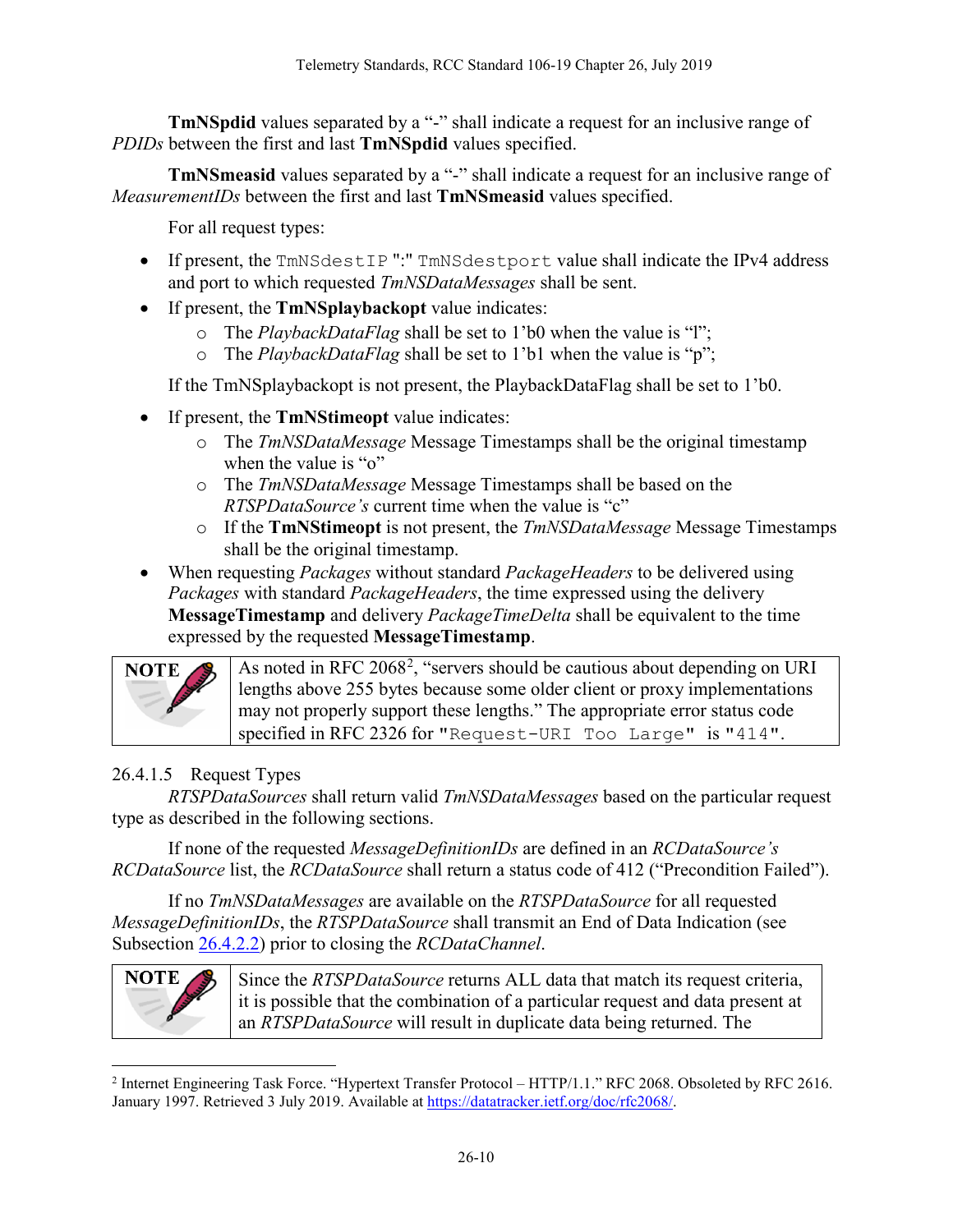| possibility of this data duplication can be reduced or eliminated by |
|----------------------------------------------------------------------|
| generating a more specific request.                                  |

### <span id="page-14-0"></span>*26.4.1.5.1 MessageDefinitionID Request (TmNSmdid)*

*RTSPDataSources* processing a *MessageDefinitionID* request shall adhere to the following requirements.

- All *TmNSDataMessages* matching the requested *MessageDefinitionID(s)* within the timeframe specified shall be delivered.
- Delivered *TmNSDataMessages* shall be labeled with the original *MessageDefinitionID(s)*.
- The delivered *TmNSDataMessages* Message Timestamp value is governed by the presence or absence of the **TmNStimeopt** value in the *TmNS\_Request\_Defined\_URI.*
- Delivered *TmNSDataMessages* shall retain the **ApplicationDefinedFields***,*  **MessageFlags***,* and **StatusFlags** fields from the original *TmNSDataMessages*.

# <span id="page-14-1"></span>*26.4.1.5.2 PackageDefinitionID Request (TmNSpdid)*

*RTSPDataSources* processing a *PackageDefinitionID* request shall adhere to the following requirements.

- Valid *TmNSDataMessages* shall be delivered containing the original *Packages*  matching the requested *PackageDefinitionID(s)*. Instances of the *Packages* to be delivered may be refined through the specification of *MessageDefinitionIDs*; otherwise, ALL instances of the *Packages* within the timeframe specified shall be delivered.
- Delivered *TmNSDataMessages* shall be labeled with the *MessageDefinitionID* set to the value specified in **TmNSdeliverymdid**.
- Delivered *TmNSDataMessages* shall follow the requirements in Subsection [26.5.4](#page-19-0) for handling *MessageFlags* fields.
- Any *ApplicationDefinedFields* in the delivered *TmNSDataMessages* shall indicate conditions on the *RTSPDataSource* delivering the *TmNSDataMessages*, not the original *RTSPDataSource*.

26.4.1.5.2.1 *PackageDefinitionID* Request Standard PackageHeader Handling *RTSPDataSources* processing a *PackageDefinitionID* request shall deliver all requested *Packages* from original *Packages* that use the standard *PackageHeader*.

26.4.1.5.2.2 *PackageDefinitionID* Request Non-Standard PackageHeader Handling *RTSPDataSources* processing a *PackageDefinitionID* request and that support extraction from *Packages* that do not use the standard *PackageHeader* shall deliver all requested *Packages*  from original *Packages* that do not use the standard *PackageHeader.*

### <span id="page-14-2"></span>*26.4.1.5.3 MeasurementID Request (TmNSmeasid)*

*RTSPDataSources* processing a *MeasurementID* request shall adhere to the following requirements.

• Valid *TmNSDataMessages* shall be delivered containing *Packages* with the *MeasurementData* matching the requested *MeasurementID(s)*. Instances of the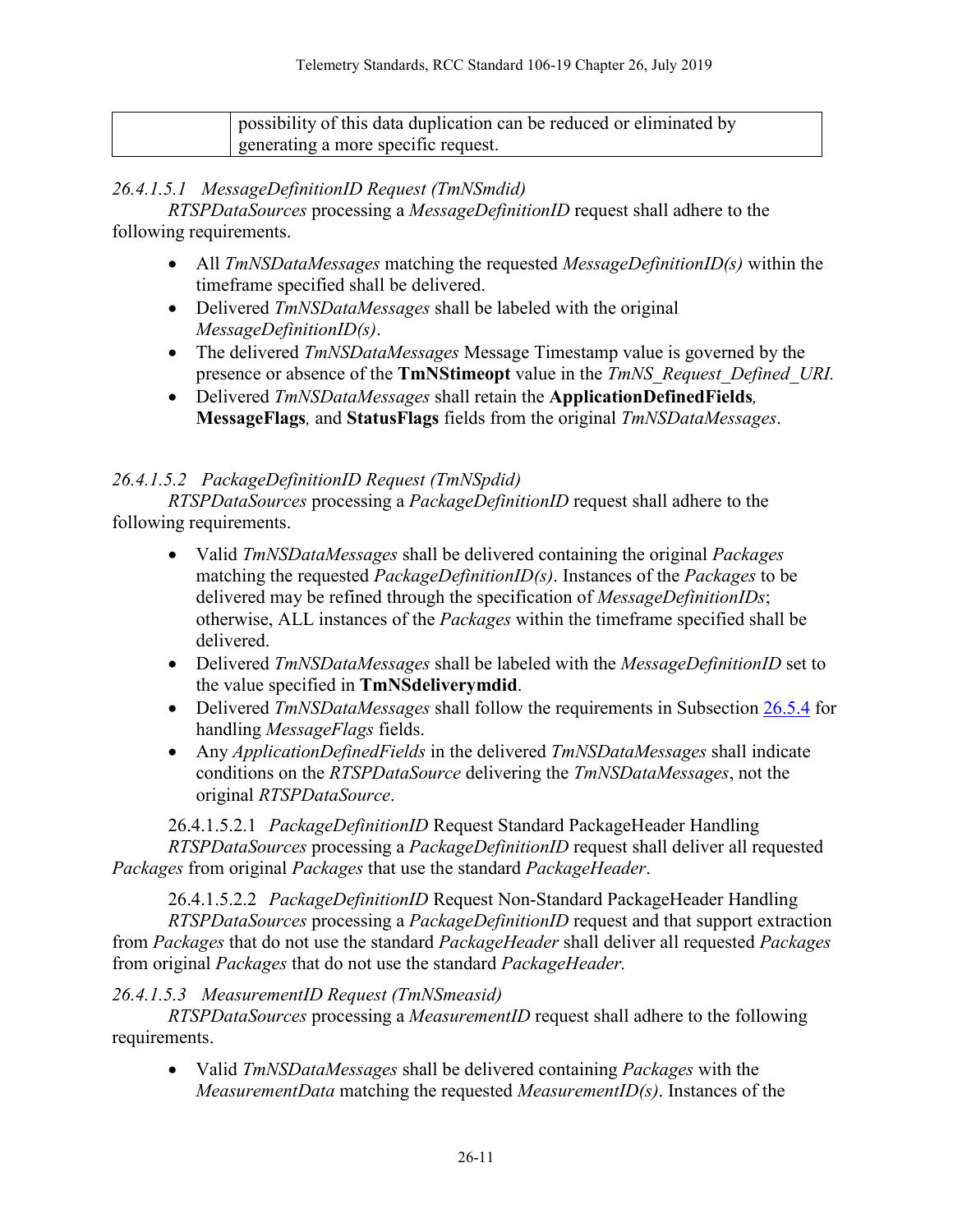*MeasurementData* to be delivered may be refined through the specification of *MessageDefinitionIDs* and/or *PackageDefinitionIDs*; otherwise, ALL instances of *MeasurementData* within the timeframe specified shall be delivered.

- Delivered *TmNSDataMessages* shall be labeled with the *MessageDefinitionID* field in the *TmNSDataMessageHeader* set to the value specified in **TmNSdeliverymdid**.
- Delivered *TmNSDataMessages* shall contain *Packages* according to the *PackageDefinition* corresponding to the **TmNSdeliverypdid**.
- Delivered *TmNSDataMessages* shall follow the requirements in Subsection [26.5.4](#page-19-0) for handling **MessageFlags** fields.
- Any **ApplicationDefinedFields** in the delivered *TmNSDataMessages* shall indicate conditions on the *RTSPDataSource* delivering the *TmNSDataMessages*, not the original *RTSPDataSource.*
- A requested *Package* containing the requested *MeasurementData* shall have one and only one corresponding delivery *Package*.

## 26.4.1.5.3.1 MeasurementID Request Standard PackageHeader Handling

*RTSPDataSources* processing a *MeasurementID* request shall adhere to the following requirements.

- The *RTSPDataSource* shall deliver all requested *MeasurementData* from original *Packages* that use the standard *PackageHeader*.
- For each original *Package* that uses the standard *PackageHeader,* the corresponding *Package* in the delivered *TmNSDataMessage* shall have a *Package Time* equal to the *Package Time* of the original *Package* according to the *PackageDefinition*  corresponding to the **TmNSdeliverypdid***.*

26.4.1.5.3.2 MeasurementID Request Non-Standard PackageHeader Handling *RTSPDataSources* processing a *MeasurementID* request and that support extraction from *Packages* that do not use the standard *PackageHeader* shall adhere to the following requirements.

- The *RTSPDataSource* may deliver some or all requested *MeasurementData* from original *Packages* that do not use the standard *PackageHeader.*
- For each original *Package* that does not use the standard *PackageHeader*, the corresponding *Package* in the delivered *TmNSDataMessage* shall have a *Package Time* equal to the *Message Time* of the original *Package* according to the *PackageDefinition* corresponding to the **TmNSdeliverypdid**.



A more accurate timestamp can be used through a custom *PackageHeader* if one is available; however, interoperability should still be maintained without the use of a custom *PackageHeader* timestamp.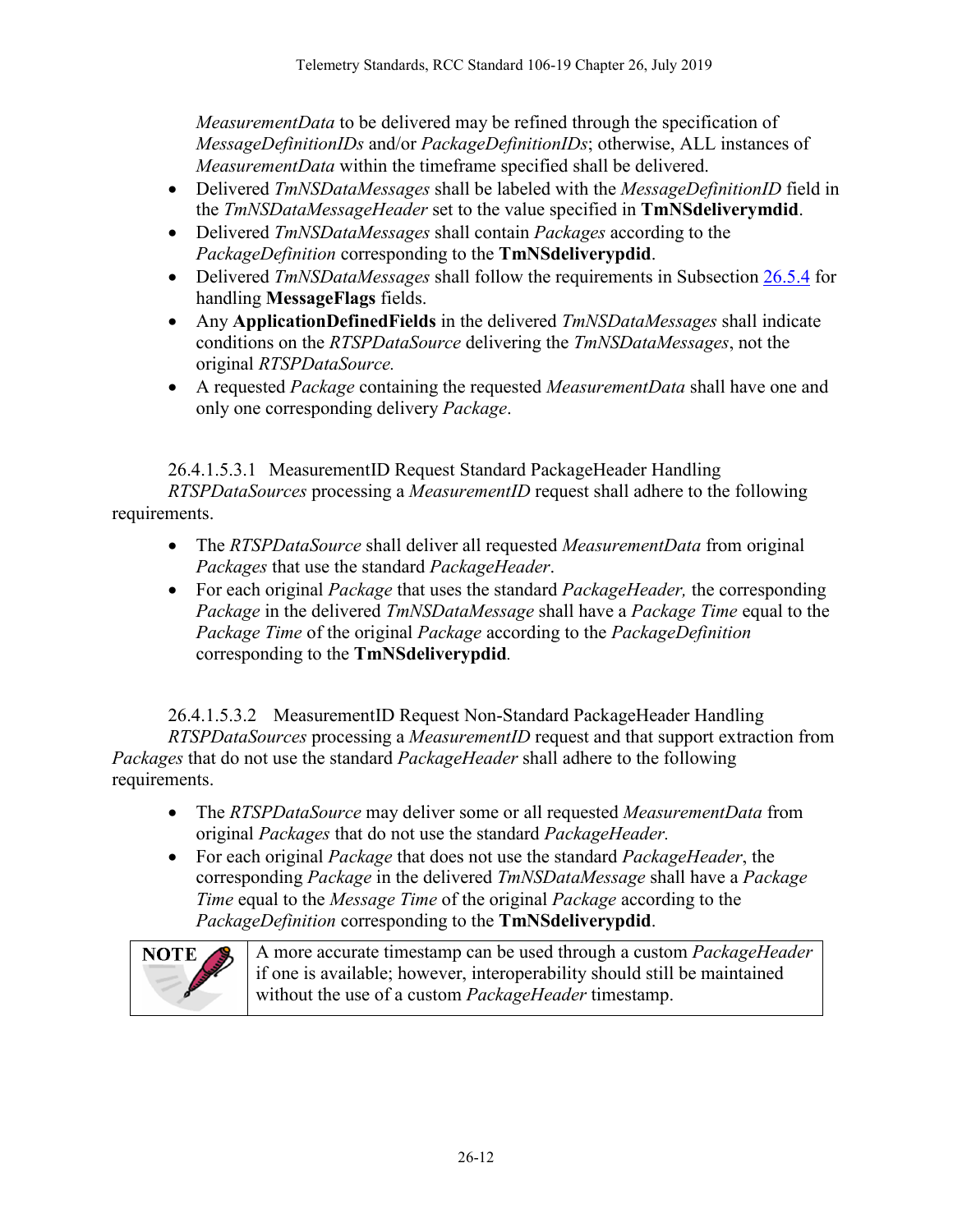<span id="page-16-0"></span>26.4.2 RTSP-Based Data Channel (*RTSPDataChannel*)

The operation of the *RTSPDataChannel* shall be controlled by the *RTSPControlChannel* as specified in Subsection [26.4.1.](#page-7-1) The *RTSPDataChannel* transport protocol (TCP or UDP) is specified in the transport header of the *DataRequest*.

*RTSPDataChannel* messages shall use the standard *TmNSDataMessage* structure and mechanisms as specified in [Chapter 24.](http://www.wsmr.army.mil/RCCsite/Documents/106-19_Telemetry_Standards/Chapter24.pdf)

Upon receipt of a valid SETUP request, an *RTSPDataSource* shall open the *RTSPDataChannel* socket.

Upon receipt of a valid PLAY request, an *RTSPDataSource* shall attempt to transmit requested data to the *RTSPDataChannel* socket.

Upon receipt of a TEARDOWN request, an *RTSPDataSource* shall close the *RTSPDataChannel* socket.

After receiving the TEARDOWN response, an *RTSPDataSink* shall close the *RTSPDataChannel* socket.



Handling data loss on a *DataChannel* is not addressed by this standard.

# 26.4.2.1 TCP-Based RTSPDataChannel

Prior to issuing a SETUP request, an *RTSPDataSink* shall open the *RTSPDataChannel* socket. The *RTSPDataSink* shall execute a listen on the socket and optionally obtain an ephemeral TCP port number (which would be included in the transport header).

Upon receipt of a SETUP request, an *RTSPDataSource* shall execute a connect on the socket (the SETUP request's transport header contains the transport protocol information).

<span id="page-16-1"></span>26.4.2.2 End of Data Indication

When the *RTSPDataSource* is ready to close the *RTSPDataChannel*, it shall deliver an End of Data Indicator to the *RTSPDataSink*.

The *RTSPDataSource* may set the **EndOfDataFlag** in the *TmNSDataMessageHeader* of the last *TmNSDataMessage* prior to sending the last *TmNSDataMessage* to the *RTSPDataSink*. Alternatively, or if no *TmNSDataMessages* have been sent, the *RTSPDataSource* shall deliver a *TmNSDataMessage* with no *TmNSDataMessagePayload* and the following values in the *TmNSDataMessageHeader*:

- Set MessageFlags to 16'h0001, which sets only the EndOfDataFlag
- Set MessageDefinitionID to 32'd0.
- Set MessageDefinitionSequenceNumber to 32'd0.
- Set MessageLength to 32'd24.
- Set MessageTimestamp to 64'd0.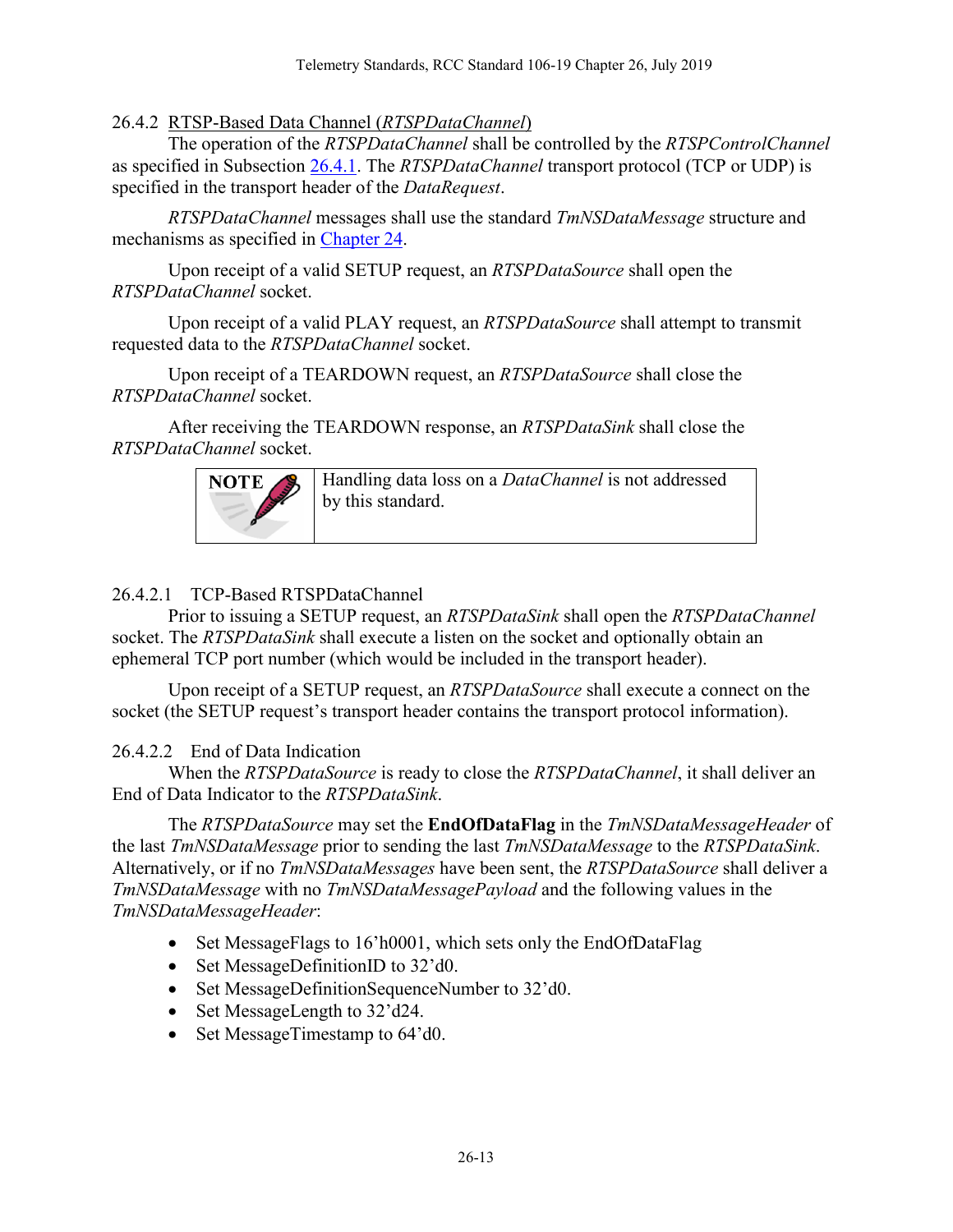### <span id="page-17-0"></span>26.4.3 Reliability Critical (RC) Delivery Protocol

The RC Delivery Protocol is the *TmNS*-specific application-level method of delivering *TmNSDataMessages* via TCP.



The RC Delivery Protocol section and all related subsections specify how to deliver *TmNSDataMessages* when reliability of data delivery is more important than low latency or high throughput.

26.4.3.1 RC Delivery Protocol Data Channel (RCDataChannel)

*RCDataSources* and *RCDataSinks* shall support the *RTSPDataChannel* as defined in Subsection [26.4.2.](#page-16-0)

*RCDataSources* shall transport *TmNSDataMessages* to the *RCDataSink*'s IP address and the destination port specified in the transport header.

26.4.3.2 RC Delivery Protocol Control Channel (RCControlChannel)

*RCDataSources* and *RCDataSinks* shall exchange control commands and parameters using the *RTSPControlChannel*, as defined in Subsection [26.4.1.](#page-7-1) This section specifies additional constraints on using the *RTSPControlChannel* as the *RCControlChannel*.

The RTSP transport header shall specify TCP, which shall be used for the transport of *TmNSDataMessages* on the *RCDataChannel*.

A *DataRequest* from an *RCDataSink* shall use at least one of the following three request types as specified in Subsection [26.4.1.5:](#page-13-1)

- MessageDefinitionID request;
- PackageDefinitionID request;
- MeasurementID request.

### <span id="page-17-1"></span>26.4.4 Request-Defined Data Channel

This section is a placeholder for future growth.

### <span id="page-17-2"></span>**26.5** *TmNSDataMessage* **Transfer Rules**

*DataSources* and *DataSinks* shall comply with the standard *TmNSDataMessage* structure and mechanisms, as specified in [Chapter 24.](http://www.wsmr.army.mil/RCCsite/Documents/106-19_Telemetry_Standards/Chapter24.pdf) *DataSources* shall adhere to the following *TmNSDataMessage* transfer rules.

- 1. Multiple sequences of *TmNSDataMessages* that contain different *MessageDefinitionIDs* may be sent to the same multicast or unicast destination address.
- 2. Multiple *DataSources* shall not send *TmNSDataMessages* with the same *MessageDefinitionID* to the same destination address unless the multiple *DataSources* synchronize the incrementing of the **MessageSequenceNumber** field in accordance with the sequence number convention specified in Subsection [26.5.1.](#page-18-0)
- 3. Replicated *TmNSDataMessages* may be sent to multiple destination addresses provided rule 2 above is not violated.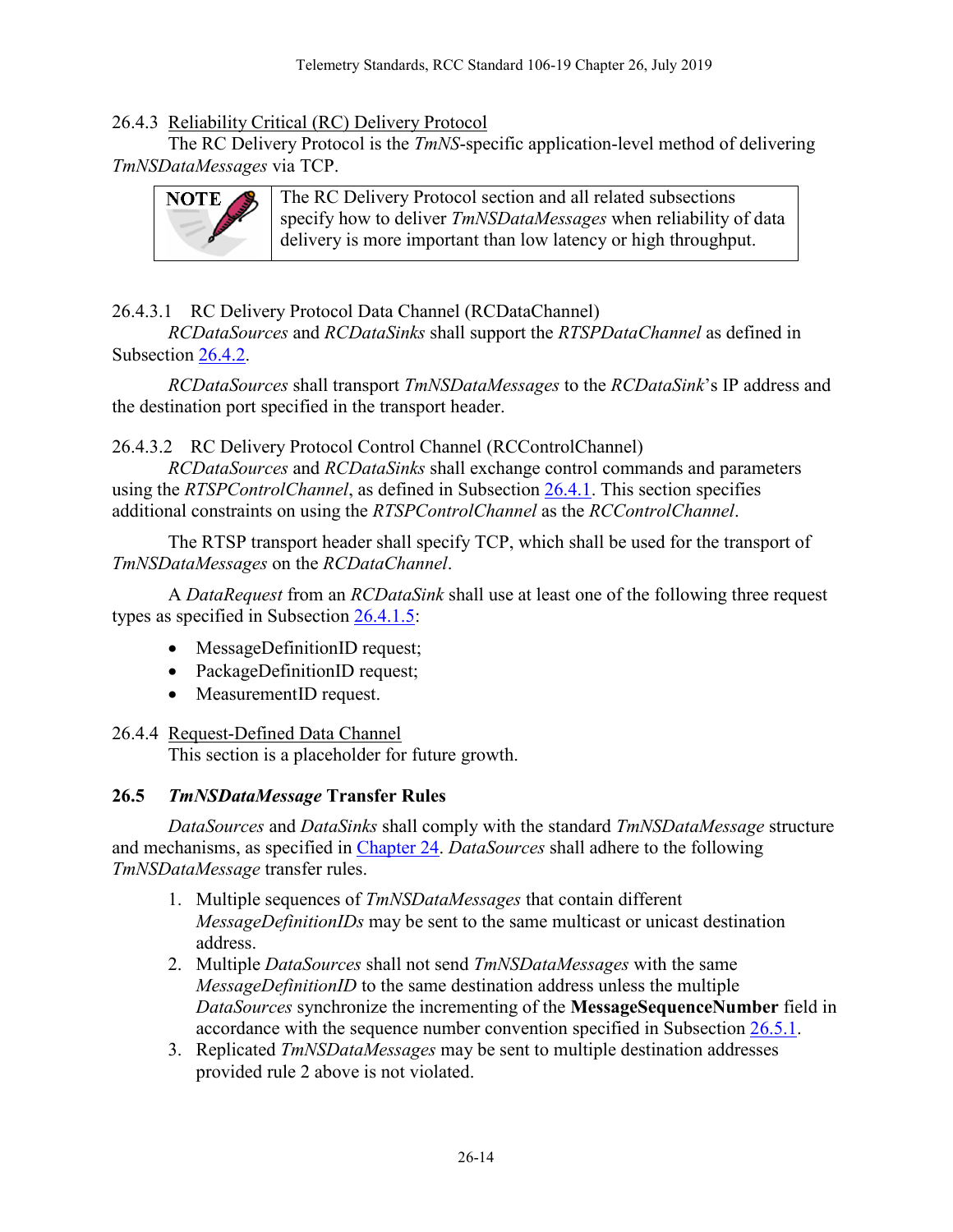

When adding *Packages* to the acquisition *TmNSDataMessage* payload, a *DataSource* should use a mechanism taking the minimum of "maximum message size" and "maximum elapsed time" variables to determine when to send a complete *TmNSDataMessage* of sampled data.

# <span id="page-18-0"></span>26.5.1 Sequence Numbering Convention

Each *TmNSDataMessageHeader* contains a **MessageSequenceNumber** field whose value increments by one for each *TmNSDataMessage* instance in a sequence of *TmNSDataMessages*. The **MessageSequenceNumber** value shall wrap to zero after  $2^{32} - 1$ . The wrapping of the **MessageSequenceNumber** value to zero shall not indicate a loss.

For *DataSources* generating *TmNSDataMessages*, **MessageSequenceNumber** values are assigned on a per-*MessageDefinitionID* basis.

The **MessageSequenceNumber** value shall not repeat consecutively or be generated out of order for a particular sequence of *TmNSDataMessages*, including when two or more *DataSources* generate *TmNSDataMessages* with the same *MessageDefinitionID*.

The **MessageSequenceNumber** field for a *TmNSDataMessage* sequence shall be set to zero upon one of the following:

- The power-up or reset of the *NetworkNode* generating the corresponding *TmNSDataMessage* sequence;
- The configuration, reconfiguration, or reset of the *TmNSApp* generating the corresponding *TmNSDataMessage* sequence;
- The instantiation of a Request-Defined *DataChannel* generating the corresponding *TmNSDataMessage* sequence.

# <span id="page-18-1"></span>26.5.2 Timestamp Convention

The **MessageTimestamp** value of a given *TmNSDataMessage* shall be no earlier than all of the acquisition times of *MeasurementData* samples in the previous *TmNSDataMessage*  instance in the sequence of *TmNSDataMessages*. See Subsection [26.5.1](#page-18-0) for the description of a sequence of *TmNSDataMessages*.

# <span id="page-18-2"></span>26.5.3 TmNSDataMessage Fragmentation

*TmNSDataMessages* support being broken up into multiple fragments. The **MessageFragmentationFlags** of the *TmNSDataMessageHeader* identify how to reconstruct a full *TmNSDataMessage*. All fragments of a *TmNSDataMessage* shall include the same value for the **MessageTimestamp** and **MessageFlags** fields in their *TmNSDataMessageHeader* with the following exception for the **MessageFragmentationFlags** bits:

- The first fragment shall set the **MessageFragmentationFlags** bits to "2'b01" (*TmNSDataMessage* with the first fragment);
- Each middle fragment shall set the **MessageFragmentationFlags** bits to "2'b10" (*TmNSDataMessage* with a middle fragment);
- The last fragment shall set the **MessageFragmentationFlags** bits to "2'b11" (*TmNSDataMessage* with the last fragment).

Each fragment's **MessageSequenceNumber** field value shall follow the sequence numbering convention as described in Subsection [26.5.1.](#page-18-0)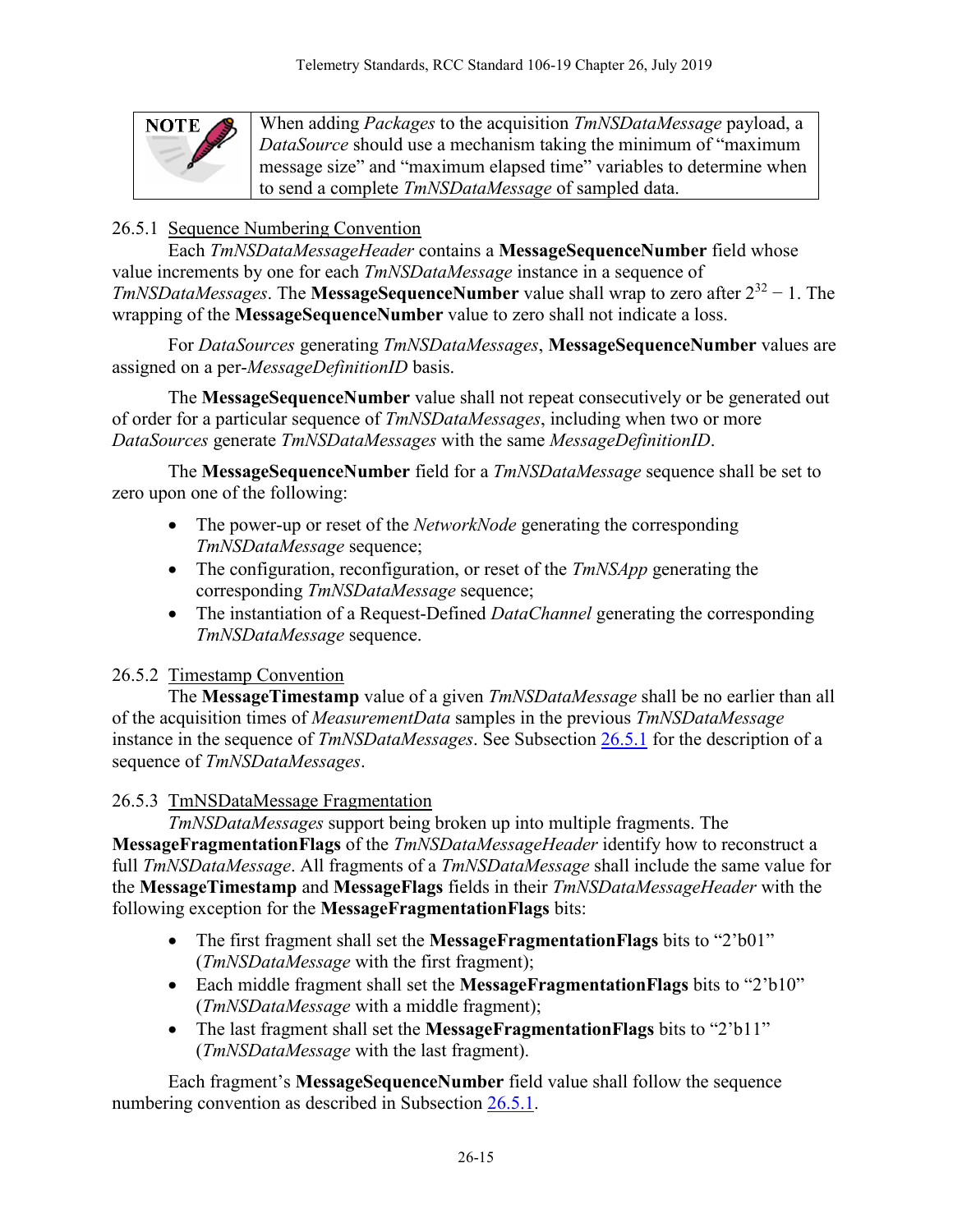<span id="page-19-0"></span>26.5.4 Generating *TmNSDataMessages* from Other *TmNSDataMessages* Convention

*DataSources* that combine data from multiple *TmNSDataMessages* into a new *TmNSDataMessage* shall bitwise-OR the following *DataSource*-specific **MessageFlags** from the original *TmNSDataMessages* to form the resultant *DataSource*-specific **MessageFlags**:

## **DataSourceHealthFlag**

**DataSourceTimeLockFlag**

## **DataSourceAcquiredDataFlag**

Any **ApplicationDefinedFields** in the transferred *TmNSDataMessages* shall indicate conditions on the *DataSource* delivering the *TmNSDataMessages*, not the original *DataSource* (the **ApplicationDefinedFields** from the original *TmNSDataMessages* are discarded).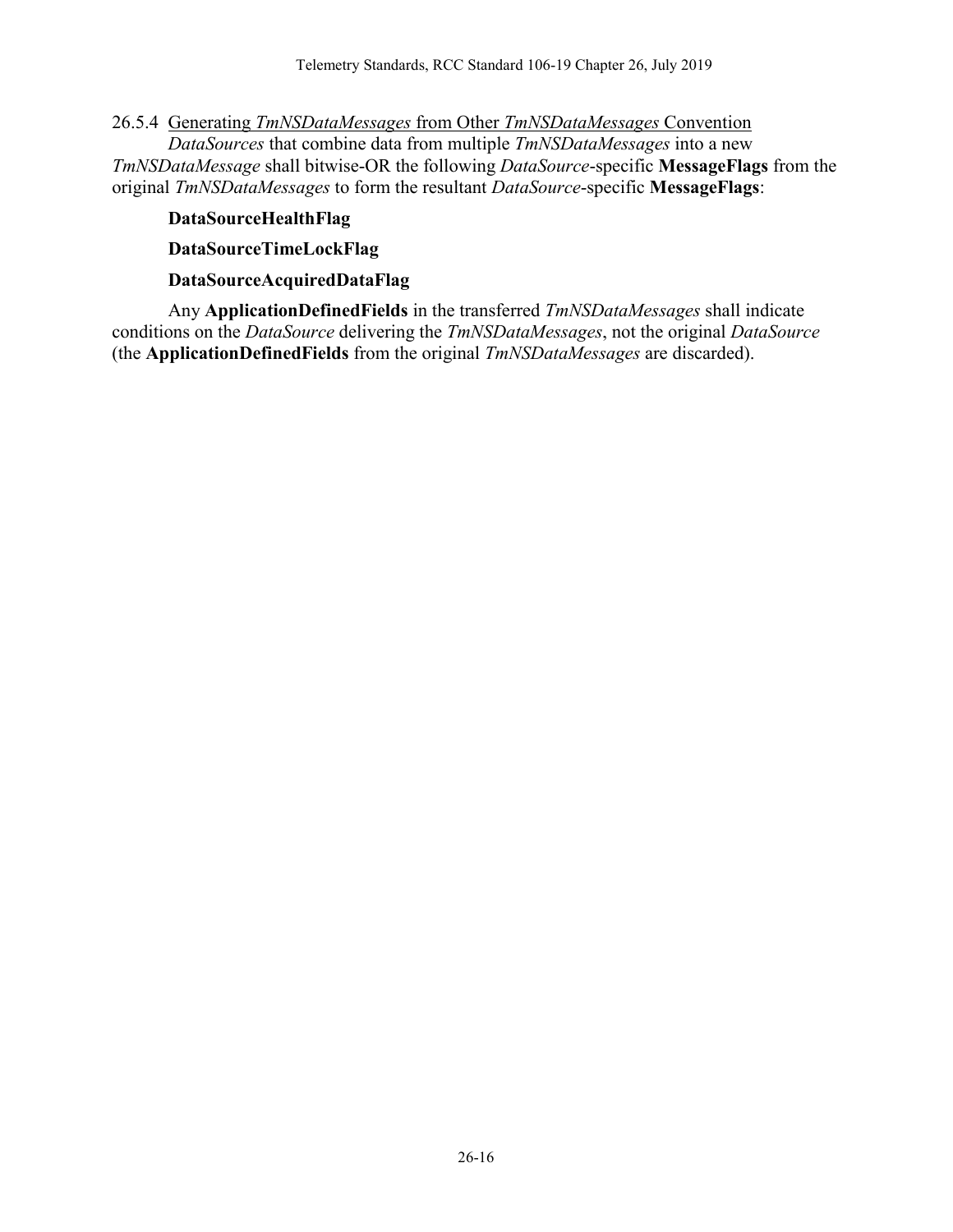# **APPENDIX 26-A**

# <span id="page-20-0"></span>**Citations**

Internet Engineering Task Force. "Hypertext Transfer Protocol – HTTP/1.1." RFC 2068. Obsoleted by RFC 2616. January 1997. Retrieved 3 July 2019. Available at [https://datatracker.ietf.org/doc/rfc2068/.](https://datatracker.ietf.org/doc/rfc2068/)

———. "Real Time Streaming Protocol (RTSP)." RFC 2326. Obsoleted by RFC 7826. April 1998. Retrieved 3 July 2019. Available at [https://datatracker.ietf.org/doc/rfc2326/.](https://datatracker.ietf.org/doc/rfc2326/)